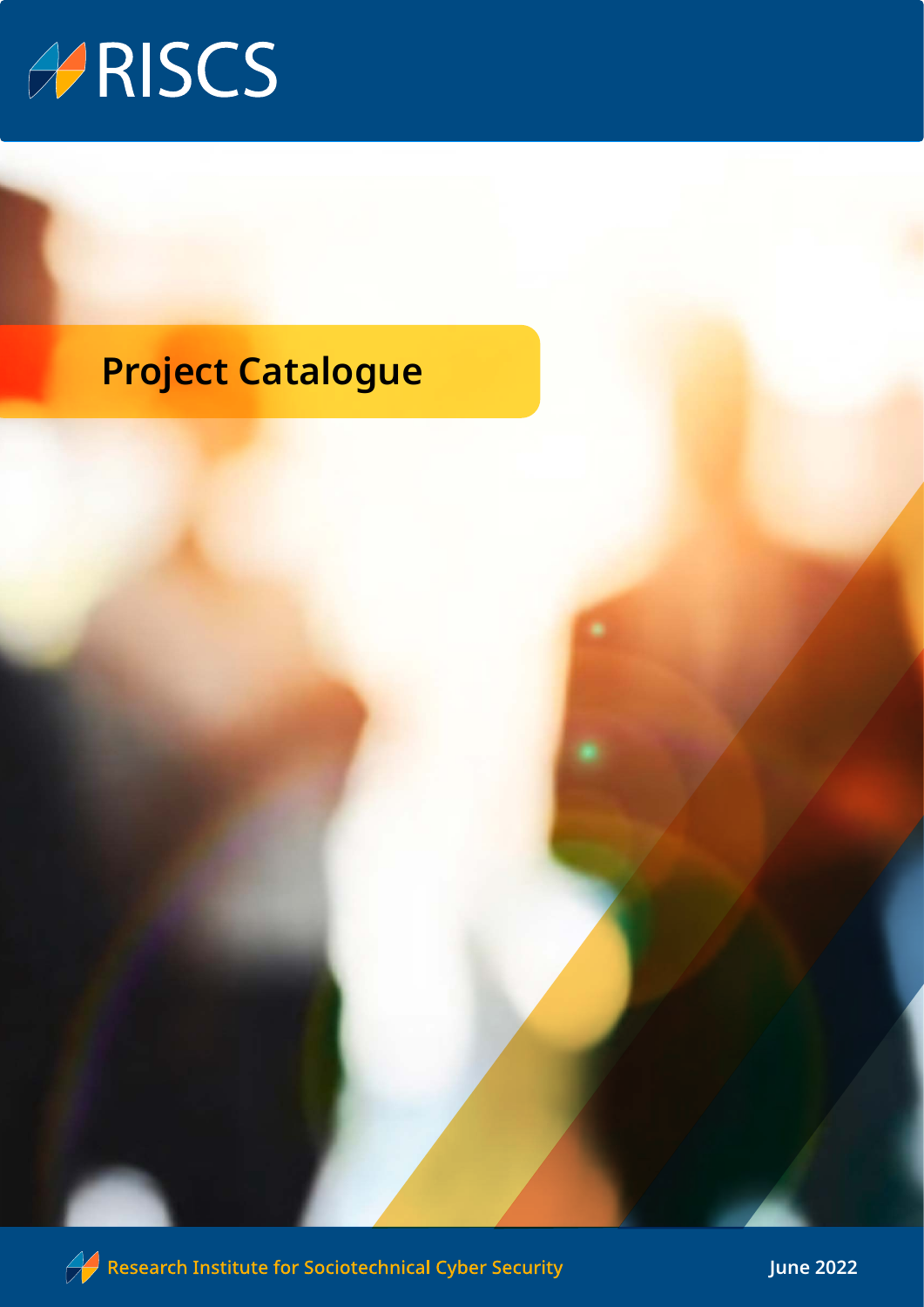## RISCS Project Catalogue

# ARISCS

## **Introduction**

Knowledge exchange between technical, academic and policy actors is a key priority for RISCS. We are deeply engaged with the academic and policy communities in the UK, delivering high impact work that routinely shapes guidance, advice, and policy processes. One challenge that always comes up is around the ability of those who need research to access it, and to have the information they need at their fingertips.

Through discussions with policy stakeholders in 2020, we identified a need for a summary of particular evidence of interest from RISCS projects, as well as more awareness of how projects are progressing and any upcoming outputs. This catalogue is intended to be a succinct summary of completed and ongoing projects tailored for a policy audience.

We hope that the catalogue will offer opportunities for future collaborations between sectors and for RISCS research to feed into policy decisions and analysis where there are synergies.

The document is complementary to the materials on the RISCS website and can be read in conjunction with the RISCS Annual Report 2021.

### **How to use this catalogue**

The projects are presented chronologically but coloured icons indicate the associated research themes as shown.

 Leadership and Culture

**Cybercrime** 

Secure Development Practices

Digital Responsibility

Anticipation and Futures Literacy

Quantification and Cyber Risk

If more detail is required on any of the project, you can request more information (for example via a meeting with researchers or through development of a policy briefing) on certain projects of interest by [contacting us by email.](mailto:riscs.administrator@ucl.ac.uk)

The published research findings are available in a separate annex of publications.

If you have any questions or comments, please feel free to get in touch with the RISCS Team at [riscs.administrator@ucl.ac.uk](mailto:riscs.administrator@ucl.ac.uk)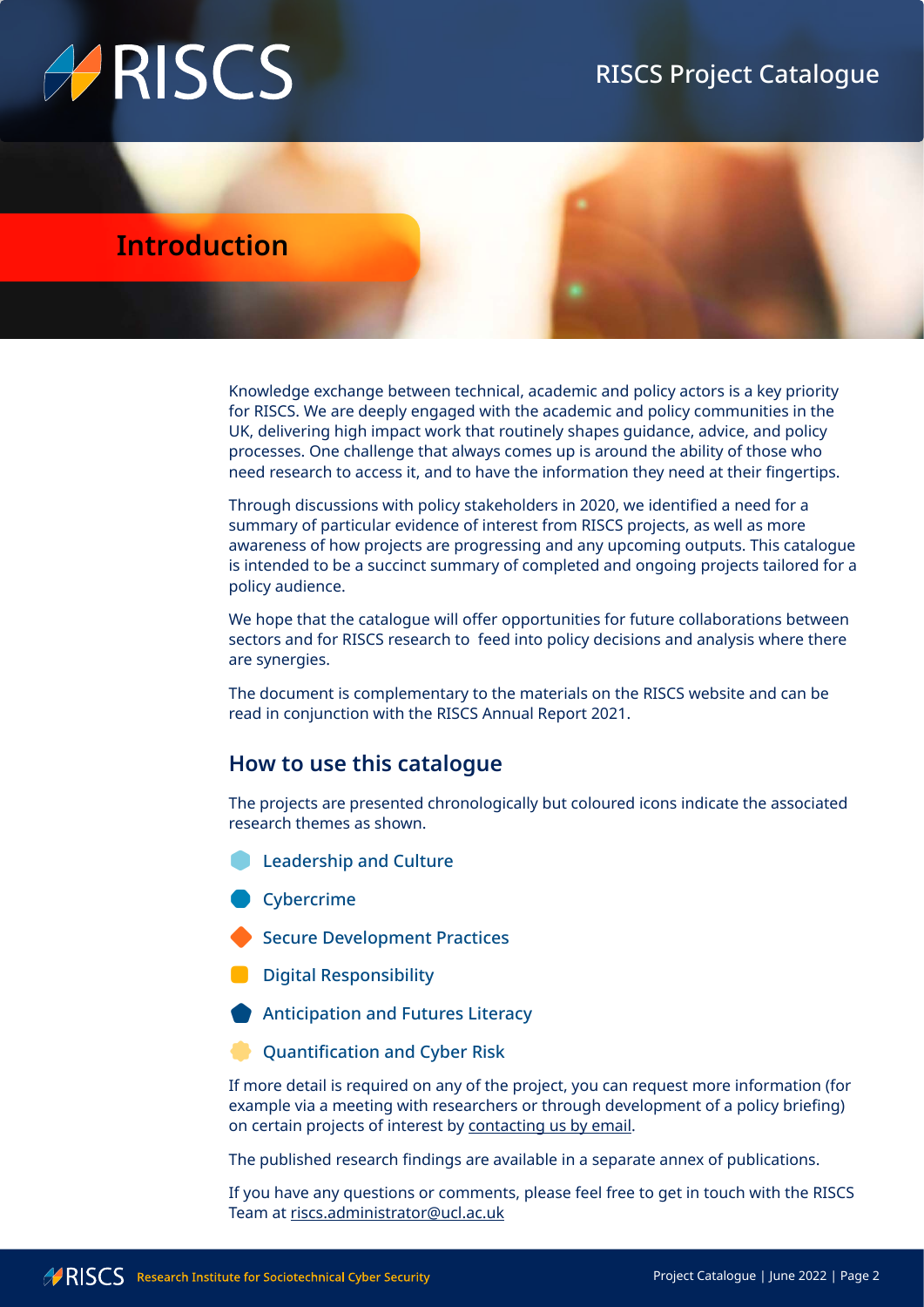



### **Contents**

| Ransomware: The Role of Cyber Insurance (RACI)                                                                                        | 4              |
|---------------------------------------------------------------------------------------------------------------------------------------|----------------|
| Security Economics of the Supply Chain for Connected Places                                                                           | 5              |
| Stories of Cyber Security (SOCS)                                                                                                      | 6              |
| Cyber Readiness for Boards (CR4B)                                                                                                     | $\overline{7}$ |
| Leveraging the Multi-Stakeholder Nature of Cyber Security I                                                                           | 8              |
| Cyber Protect: Protecting Businesses in the Eastern Region from the Risk of Cybercrime                                                | 9              |
| Cyber Security Quirks: Personalised Interventions for Human Cyber Resilience                                                          | 10             |
| A Framework to Model and Incentivise Cyber Security Investment Decisions (MERIT)                                                      | 11             |
| Economic Metrics for Supporting Cyber Security Investment Decision-Making                                                             | 12             |
| Gamification Training to Protect Against Socially Engineered Cyber Attacks: An Evidence Based Design. I                               | 13             |
| Incentivising Cyber Risk Management Behaviours: The Role of Cyber Insurance                                                           | 14             |
| Keeping the Internet of Things Secure:<br>Investigating Incentives for Internet Service Providers and Individuals in the UK and Japan | 15             |
| Case by Case: Building a Database on Cybercriminal Business Models                                                                    | 16             |
| Advanced Modelling of Cybercriminal Careers (AMOC):<br>New Tech and Intelligence from Online Evidence Bases                           | 17             |
| Why Johnny Doesn't Write Secure Software:<br>Secure Software Development by the Masses                                                | 18             |
| Online Ties Taking Over (OTTO)?                                                                                                       | 19             |
| Addressing Cybersecurity and Cybercrime Via a<br>Co-Evolutionary Approach to Reducing Human-Related Risks (ACCEPT)                    | 20             |
| Cyber Security Across the Lifespan (CSALSA)                                                                                           | 21             |
| Evaluating Criminal Transactional Methods in Cyberspace as Understood in an International Context (                                   | 22             |
| Victims of Computer Misuse Crime                                                                                                      | 23             |
| Connecting Delayed Pre-commitment with Cyber Awareness<br>in Order to Address the Perception Gap and Present Bias (                   | 24             |
| Motivating Jenny to Write Secure Software: Community and Culture of Coding                                                            | 25             |
| Economical, Psychological and Societal Impact of Ransomware (EMPHASIS)                                                                | 26             |
| Investigative Interviewing of Cybercrime Victims to Gain Best Evidence                                                                | 27             |
| Gentle Interventions for Security (GIFS)                                                                                              | 28             |
| Evaluating Cyber Security Evidence for Policy Advice (ECSEPA)                                                                         | 29             |
| Detecting and Preventing Mass Marketing Fraud (DAPM)                                                                                  | 30             |
| Supporting Data Security and Privacy in the Home                                                                                      | 31             |
| Developer Security Essentials - The Magid Project                                                                                     | 32             |
| Impact of Gamification on Developer-Centred Security                                                                                  | 33             |
| <b>Visualising Access Control Policies</b>                                                                                            | 34             |
| Choice Architecture for Information Security                                                                                          | 35             |
| Cyber Security Cartographies (CySeCa)                                                                                                 | 36             |
| <b>Games and Abstraction</b>                                                                                                          | 37             |
| Productive Security - Improving Security Compliance and Productivity Through Measurement                                              | 38             |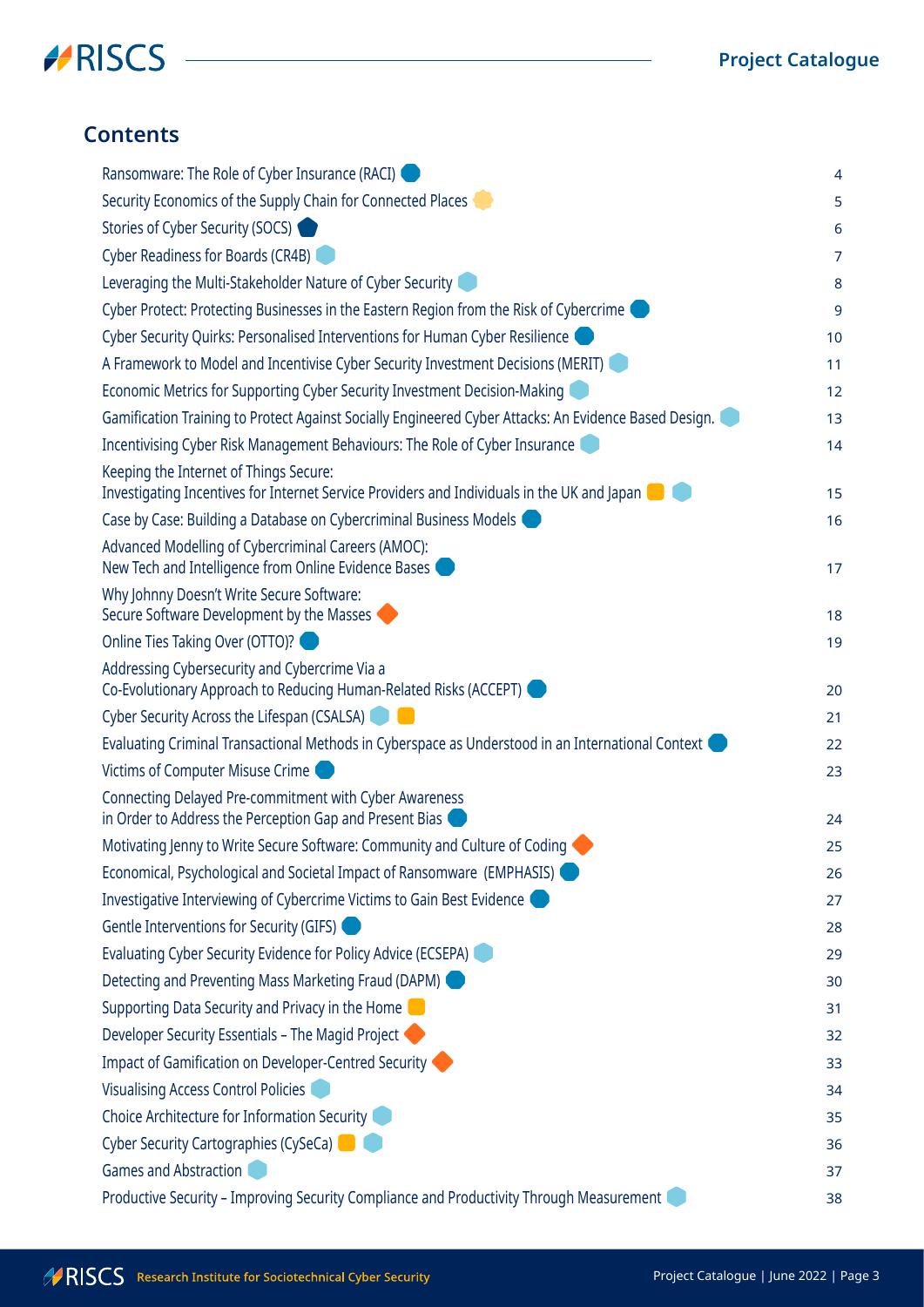### <span id="page-3-0"></span>**Ransomware: The Role of Cyber Insurance (RaCI)**

#### Dates: July 2021 – April 2022

**Lead researchers:** Dr Jason Nurse, Dr Gareth Mott, Sarah Turner, *University of Kent*; Jamie MacColl and James Sullivan, *RUSI*; Edward Cartwright, *De Montfort University;* and Anna Cartwright, *Oxford Brookes University*.

**Overview:** This project follows on from the "Incentisizing cyber security through cyber [insurance"](#page-13-0) project. It seeks to understand the role of cyber insurance in handling the challenges posed by ransomware. Specifically, it will answer the following questions:

- How has the rise in ransomware losses changed the cyber insurance market and cyber insurance coverage?
- Can cyber insurers help make organisations more secure or resilient against ransomware?
- What is the current role of insurers when a ransomware incident occurs?
- How has this role changed and where may it be headed?
- What are the incentives and disincentives to victims paying ransoms?
- What sort of public–private partnerships between the insurance industry and government would be effective for tackling ransomware?
- Is ransomware coverage sustainable for the insurance industry?

**Policy implications:** The research findings will help decision-makers to navigate cyber risk management approaches, understand ransomware challenges in the context of cyber insurance, and provide clear and actionable recommendations that can be adopted by governments and practitioners alike.

**Methods:** Literature review, stakeholder interviews and workshops.

**Funders:** NCSC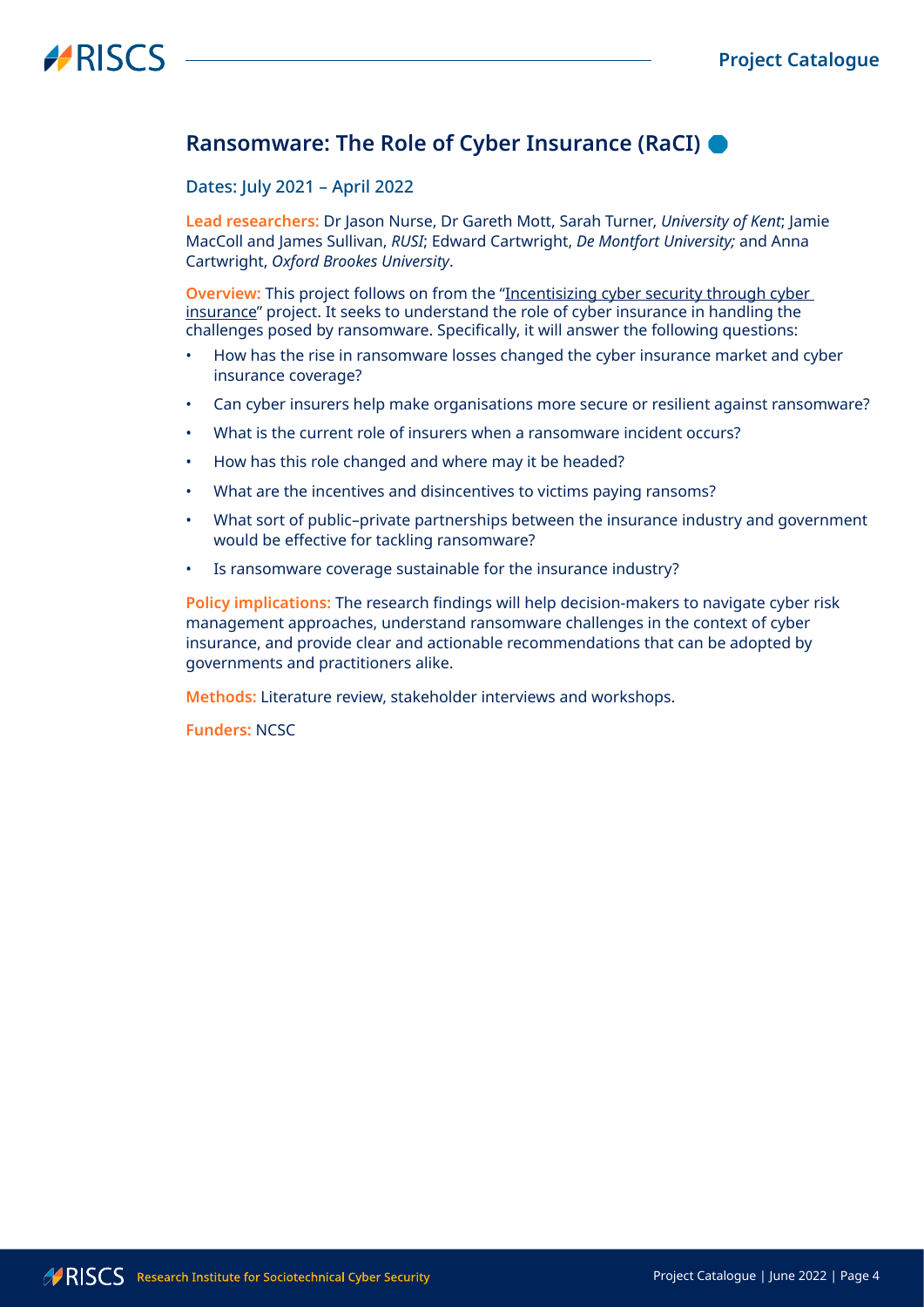## <span id="page-4-0"></span>**Security Economics of the Supply Chain for Connected Places**

#### Dates: March 2021 – April 2022

**Lead researchers:** Dr Manos Panaousis and Professor George Loukas, *University of Greenwich.*

**Overview:** This project is investigating how we can better understand the economic drivers involved in Connected Places supply chains. The first phase has involved looking at some existing smart cities and reviewing the makeup of their supply chains and the nature of the companies involved. Drawing on the NCSC Cyber Security Principles for Connected Places, as well as Chartered Institute of Information Security, resources and the academic literature where applicable, the project aims to design a model case of a typical connected place. In this instance the project looked at a smart traffic light system, and its supply chain to understand how the different cyber security principles can be practically applied to this case.

The project also hopes to propose an economic feasibility assessment framework, to analyse the NCSC Cyber Security principles for Connected Places. This will involve identifying expenditures involved in delivering these capabilities and activities required to implement the Connected Places principles, along with examining the damages they prevent. The project has proposed a control feasibility assessment framework.

**Policy implications:** This research can help to develop a better understanding of how best to incentivise players in this ecosystem and articulate the risk involved in a lack of adherence to the recommended principles.

**Funders:** NCSC.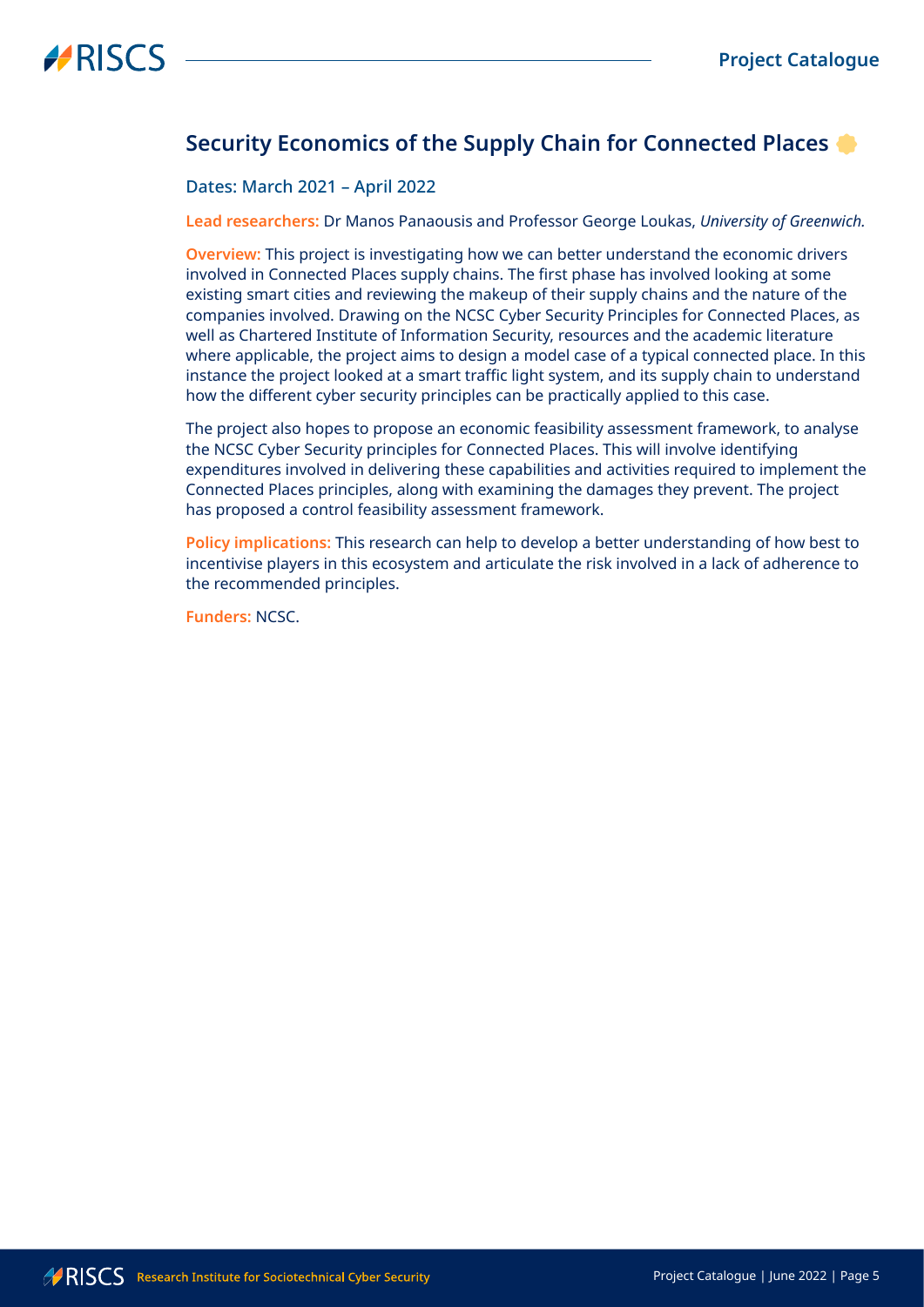## <span id="page-5-0"></span>**Stories of Cyber Security (SOCS)**

#### Dates: April 2021 – March 2022

**Lead researchers:** Professor Genevieve Liveley, *University of Bristol*.

**Overview:** This project examines the potential for stories and storytelling to inform and support more effective communication of cyber security good practice and policy. The first phase of the project mapped what the 'storyworld' of this narrative ecosystem looks like – identifying problem areas where narrative dynamics are weak and failing to engage key stakeholders. It adopted a systems thinking approach to the narrative analysis of a portfolio of stakeholder stories that interact across the ecosystem of cyber security. The second phase of the project analyses the dynamics of these varied interactions and suggests practical recommendations for employing different narrative strategies in cyber security communications.

**Policy implications:** This project maps the relationships between key audiences and storytellers (including policymakers) across the cyber security ecosystem and makes recommendations for employing different strategies in cyber security policy communications.

One of the project's key discoveries is that the NCSC's narrative role in this ecosystem is best understood as that of the 'donor' or 'helper' – a classic mentoring or caring character whose prime function is often to help 'heroes' defeat 'villains'. The free provision of tools and services, and work supporting people to take charge of their own cyber security, align well with this 'donor' or 'helper' characterization. As do metaphors and narrative tropes emphasizing the role of the NCSC in mentoring, advising, and supporting others. The project has also found that the NCSC's core mission and strategic narrative is that of the 'quest' – which emphasises teamwork, profits, optimism, and future possibilities. A full report detailing these findings will be published later in 2022.

**Methods:** Literature review, stakeholder interviews and workshops.

**Funders:** NCSC, RISCS.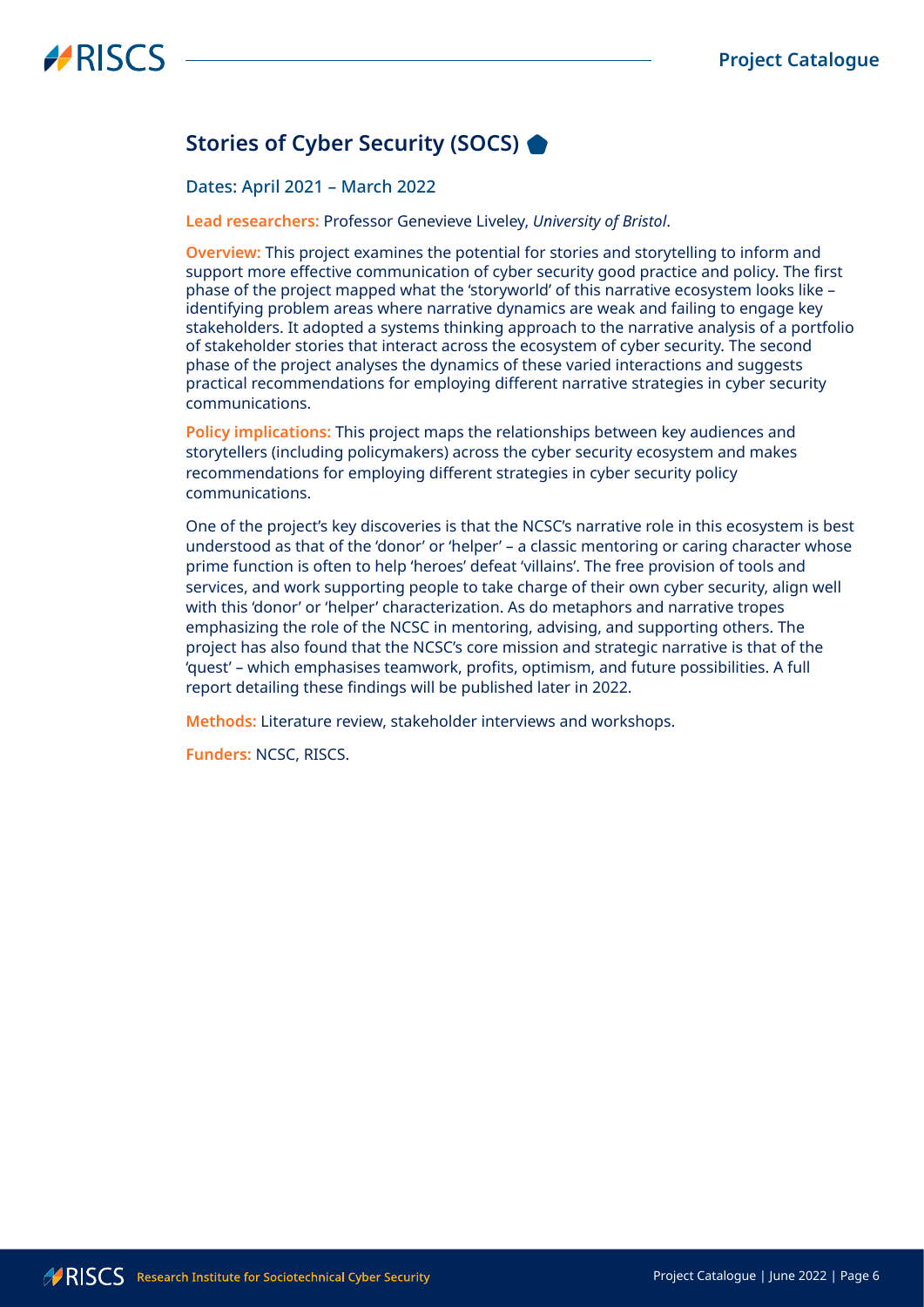### <span id="page-6-1"></span><span id="page-6-0"></span>**Cyber Readiness for Boards (CR4B)**

#### Dates: September 2019 – September 2021

#### **Lead researchers:** Professor Madeline Carr, *UCL*

**Overview:** The role of boards in contributing to a broader agenda of national cyber security is well established. 83% of UK critical infrastructure is in private hands, so boards of private sector organisations have been identified as essential to enhancing cyber security and resilience. The relevance of cyber risk assessment is expected to increase in scale and in scope as technological ecosystems become increasingly complex.

This project investigated how corporate boards assess cyber risk and make decisions about investments in cyber security, working with the assertion that board-level approaches to cyber risk cannot be understood in isolation of other business risks. The aim of this project was to extend existing research on board responses to cyber in order to identify, understand, and account for broader internal and external decision-making factors.

#### **The project had three key objectives:**

- To elicit and describe factors influencing current cyber risk decision-making at board level in order to develop a model for evaluating and improving this.
- To develop an understanding of the broader landscape on cyber risk decision-making that includes, but goes beyond, the cyber security executive level / board interaction.
- To evaluate and refine interventions for board development and improvement in cyber risk decision-making.

**Policy implications:** The project developed a range of practical and actionable interventions to improve board decision-making about cyber risk which is relevant to NCSC guidance for boards and the DCMS cyber security breaches work, as well as for the next cyber security strategy beyond 2021.

Outputs include briefings for policy audiences to communicate key findings, a joint report with Axelos (a leading provider of board level training on cyber risk assessment) on improvements for board training, and written guidance for boards.

Outputs will be disseminated to relevant audiences in 2022.

**Methods:** Interviews, surveys, qualitative and quantitative data analysis, literature review

**Funders:** RISCS, Lloyds Register Foundation

**External collaborators:** Axelos, The Access Group. Other organisations, as well as board members, non-executive board members and senior cyber security practitioners were also involved.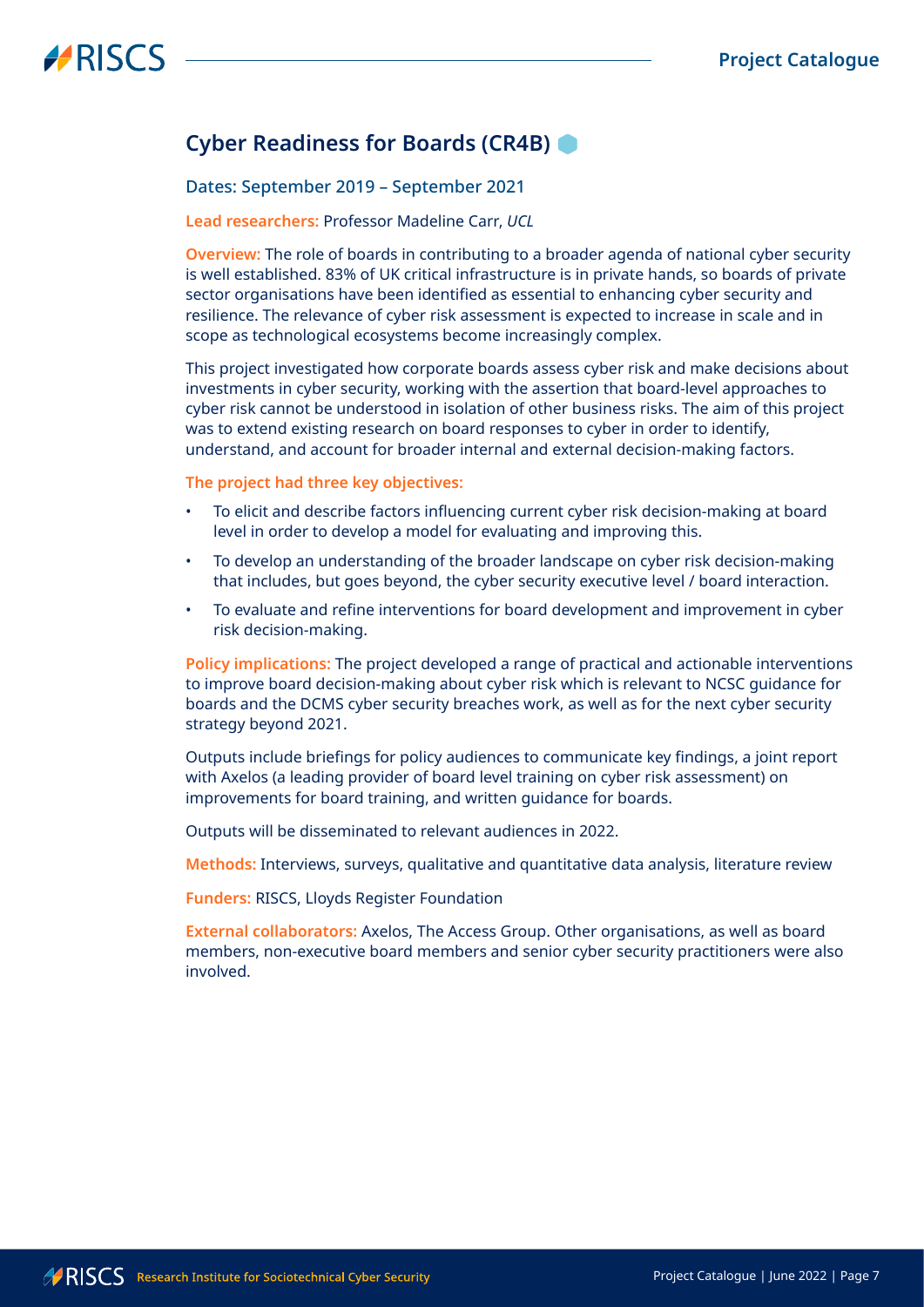### <span id="page-7-0"></span>**Leveraging the Multi-Stakeholder Nature of Cyber Security**

#### Dates: April 2017 – September 2021

**Lead researchers:** Professor Christian Wagner, *University of Nottingham*

**Overview:** Cyber security is a challenging, distributed, multi-stakeholder problem. It is distributed in the sense that the expertise to comprehensively assess the level of security of a given IT system is usually available from different locations). It is a multi-stakeholder problem because a number of human stakeholders, from IT designers to users with varying levels of expertise, need to effectively communicate and work together in order to deliver systems with an appropriate level of cyber security.

The project involved developing a framework with scientific underpinning to improve user access to tailored cyber security information. The tool, named 'Online Cyber Security Decision Support System' (OCYSS), is designed for small-to-large scale users in government and industry sectors, to address the shortage of availability and access to highly qualified cyber security experts they might otherwise require.

The OCYSS tool is designed to efficiently deliver appropriate, user-tailored, balanced, informed and up-to-date threat analysis and decision support to users. It will do this by integrating inputs from experts and the user to efficiently capture, handle and integrate richer cyber security data (such as from vulnerability assessments).

The research has also considered how to collect richer data that carries uncertainty (such as precisely how many tools are available to an expert to protect from attack) from people, using interval-valued rating scales. They have developed software 'DECSYS', which stands for 'discrete and ellipse-based response Capture system', to permit electronic capture of such data. This has received funding from the NCSC and was made available in late 2019.

**Policy implications:** DECSYS aims to expand the capacity of senior practitioners and policymakers to make better decisions, such as cyber investment decisions. The tool could help decision makers discern whether to invest in specific vulnerability controls or to diversify financial resources into mitigating a range of vulnerabilities. The tool was trialled with DSTL in 2019. The research team are looking for further engagement with both Government and industry stakeholders in order to better understand how decision makers can best make use of the uncertainty responses gathered.

**Find out more:** Lab website with links to the software tools: <https://www.lucidresearch.org/decsys.html>

**Methods:** Empirical studies, including surveys, combined with re-analysis of existing datasets. Software development in parallel.

**Funders:** EPSRC and NCSC (supported the software development).

**External collaborators:**Carnegie Mellon University (US), NCSC (UK), JPMorgan and Chase.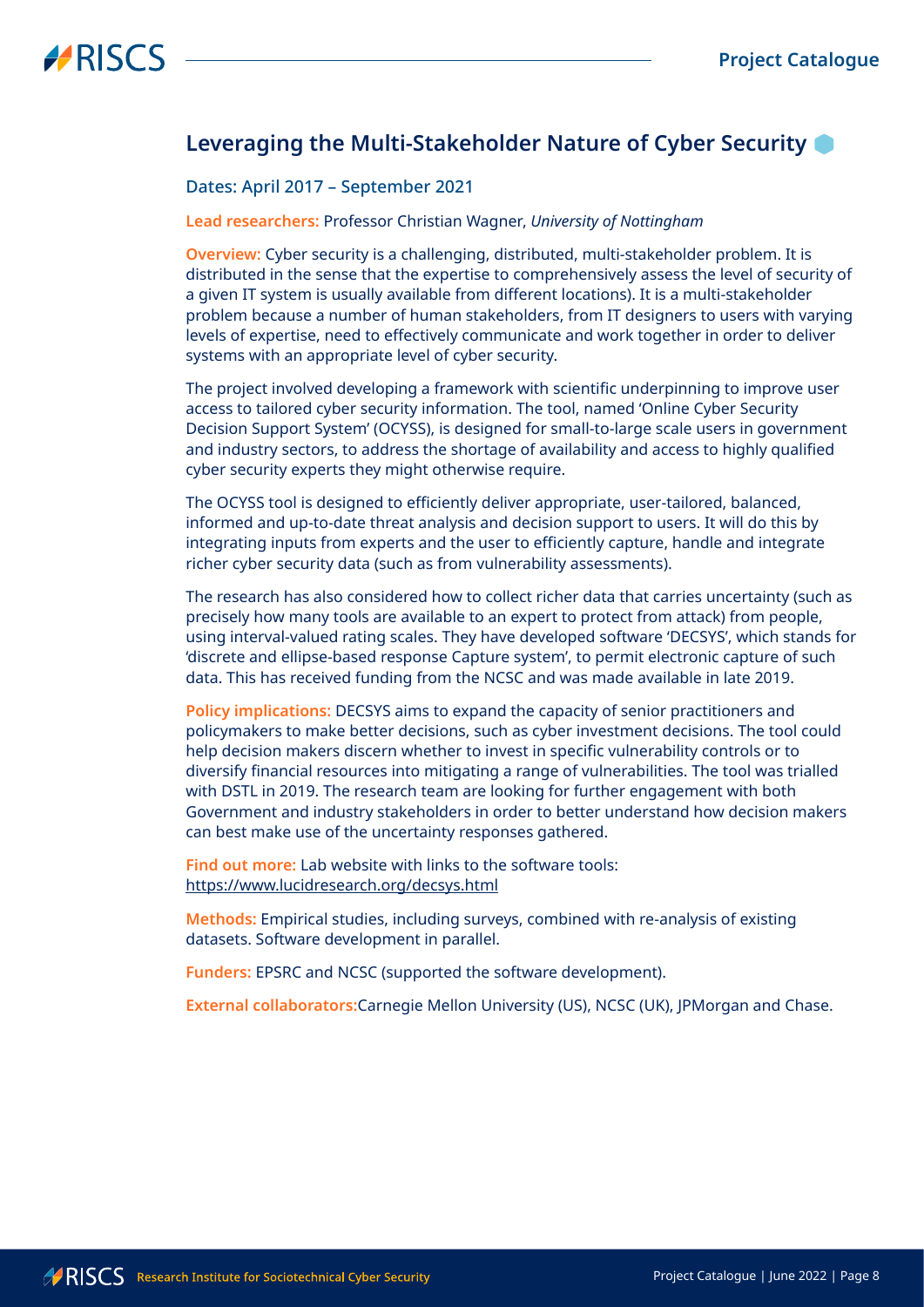### <span id="page-8-0"></span>**Cyber Protect: Protecting Businesses in the Eastern Region from the Risk of Cybercrime**

#### Dates: June 2020 – March 2021

**Lead Researchers:** Dr Christian Kemp, Adrian Winckles, Kelly Coulter, *Anglia Ruskin University*

**Project Overview:** This study examined how we may better support businesses in the Eastern Region to make long-term, sustainable improvements in cyber security behaviours and practices. To achieve this, the research evaluated the work of the cyber-protect network in the region with a view towards locating ways in which the delivery of NCSC messaging to business communities may be improved and reinforced. Interviews with a wide sample of SMEs in the East were integral when highlighting the complex challenges that businesses have faced when seeking to introduce and maintain long term positive behavioural change. It is anticipated the data may help to develop tools to help improve the impact that protect officers have when engaging with Eastern businesses. For example, the research team are exploring a cyber-protect 'engagement tool' that could simulate a live attack to illustrate key vulnerabilities and modes of attack to a business audience. The intention is for any new tools to be accompanied by relevant metrics to help measure long-term behaviour change.

The research also evaluates the relationship between cyber-insurance and low levels of cybercrime reporting amongst SMEs in the Eastern Region.

**Policy implications:** As a key part of the UK's National Cyber Security Strategy, the Cyber Protect Network is responsible for the delivery of NCSC cyber security guidance and messaging to UK businesses. The research will help to generate recommendations for improvements the Protect Network could implement to further develop its impact on long-term cyber resilience practices amongst businesses in the Eastern region. These recommendations aimed to support the cyber-protect network to maximise engagement and outreach between protect officers and SMEs, update the format/structure of cyberawareness training and inputs, improve key impact metrics and address new challenges posed by Covid 19.

**Methods:** 20 interviews with Cyber-protect officers and policing stakeholders. 30 interviews with representatives from a sample of SMEs based across the Eastern Region.

**Find out more:** Please email Dr Christian Kemp [\(Christian.kemp@aru.ac.uk](mailto:Christian.kemp@aru.ac.uk)) – website in development.

#### **Funders:** Home Office

**External Collaborators:** Essex Police, Essex Chambers of Commerce, Eastern Region Special Operations Unit, Eastern Region Cyber-Resilience Centre

**Follow up work:** The work has contributed to the development of the Eastern Region Cyber-Resilience Centre and the Essex Strategic Cyber-Crime Board.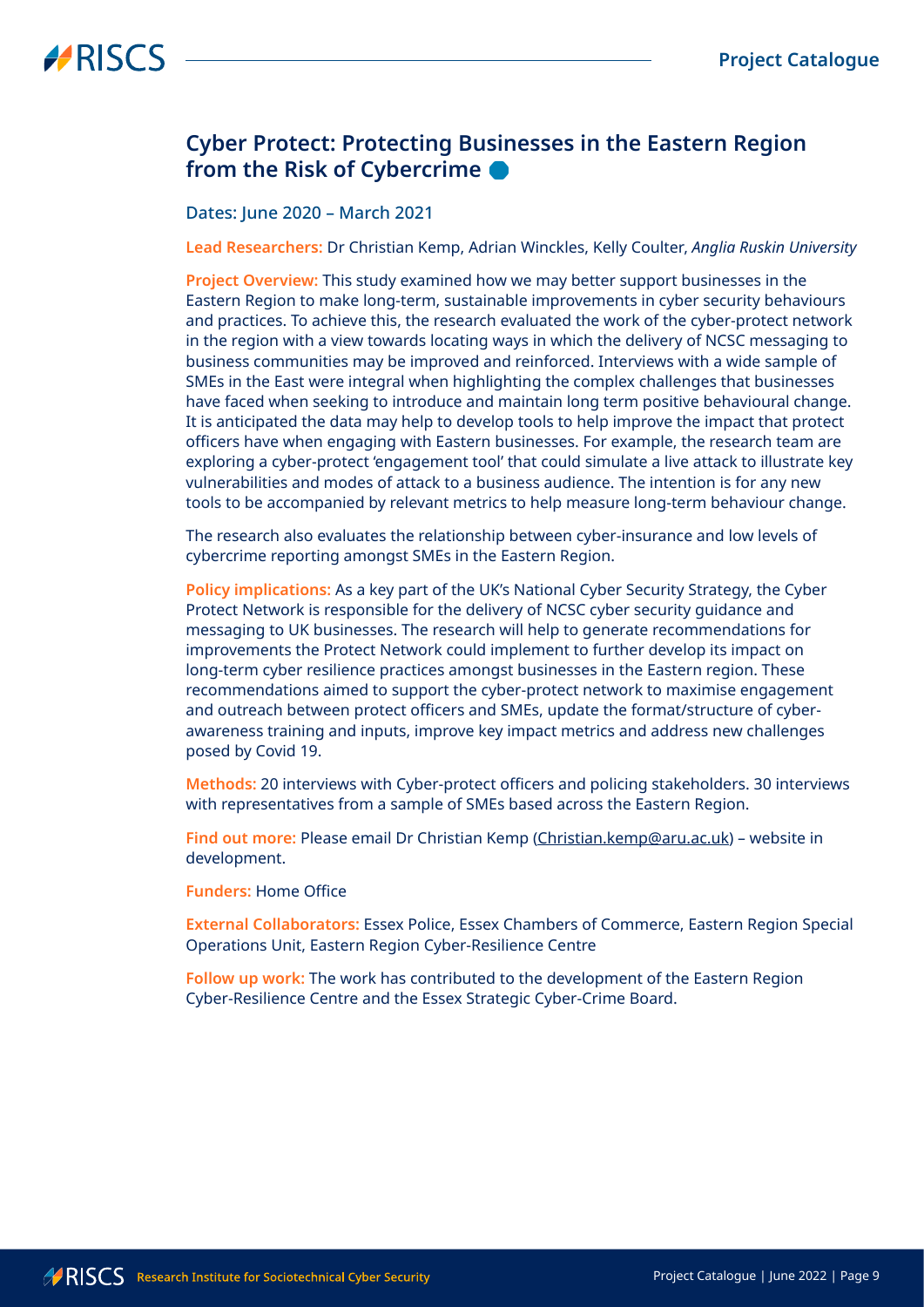## <span id="page-9-0"></span>**Cyber Security Quirks: Personalised Interventions for Human Cyber Resilience**

#### Dates: May 2020 – March 2021

**Lead researchers:** Dr John Blythe and Dr Inka Karppinen, *Cybsafe*

**Project overview:** Existing work in the cyber security field has primarily been focussed on raising security awareness by 'fear' appeals as a means to change behaviour. There has been little work on the role of personalisation harnessing individual differences. Together with poorly understood barriers to security behaviour change they have led to fairly generic 'one-size-fits-all' informational campaigns that do not serve people effectively. Thus, research lags behind interventions used within the public health sphere. Moving away from generic security awareness raising, approaches that are tailored to people's needs and apply behavioural change techniques are needed. The overall objectives of this project were to:

- identify factors for personalisation;
- assess the usability of a personalised behaviour change intervention; and
- evaluate the effectiveness of the intervention for changing cyber security behaviour.

A rapid evidence assessment, guided by theoretical and evidence-based research, was conducted to achieve the first objective. Barriers to security behaviour change were also identified.

The study also focused on the evaluation of the personalised intervention including a usability study and experimental evaluation of the effectiveness of the intervention for changing behaviour.

**Policy implications:** People's idiosyncrasies are not served by the current awareness and behaviour change campaigns. Exploring the use of behaviour change techniques and personalised interventions are important for advancing current campaigns that are grouplevel in focus and static in delivery.

Many groups (such as older adults) are under-represented in awareness campaigns. Differences that influence the degree to which an individual engages in an intervention, are rarely considered. This project will adjust intervention content and delivery to suit individual variability. Furthermore, this innovative approach will focus beyond using 'fear' to change behaviour by using structured approaches (e.g. Behaviour Change Wheel) to apply behaviour change techniques that are appropriate for the cyber security behavioural barriers. Personalisation of behaviour change techniques, alongside other personalisation factors (e.g. age and personality), will allow us to understand what combination of interventions works for individuals. These findings will have wider implications on the way which cyber security behaviour change initiatives are rolled out to the general public.

**Find out more:** To find out more about the project please contact [research@cybsafe.com](mailto:research@cybsafe.com)

**Funders:** Home Office

**External collaborators:** None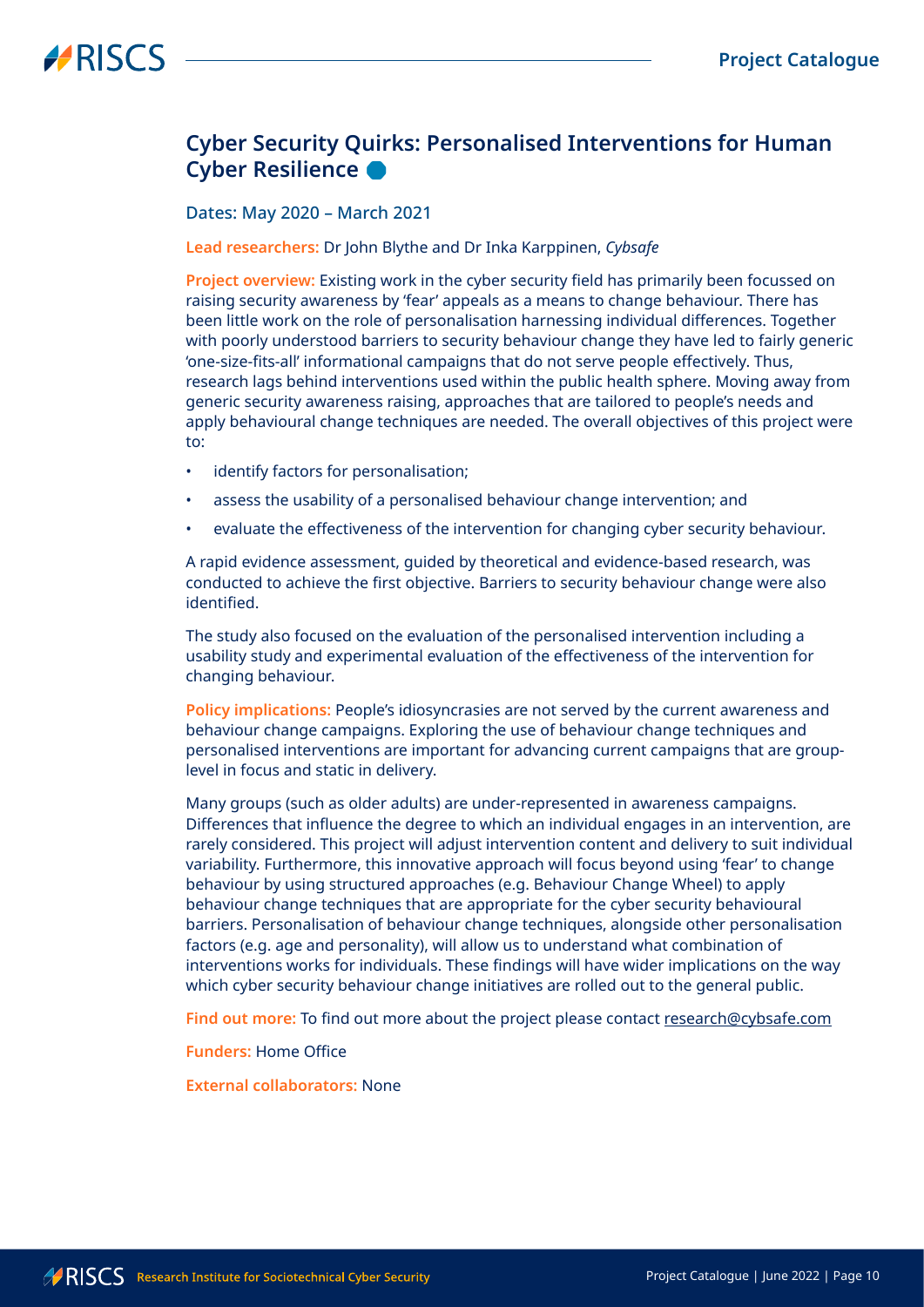### <span id="page-10-0"></span>**A Framework to Model and Incentivise Cyber Security Investment Decisions (MERIT)**

#### Dates: April 2020 – March 2021

**Lead researchers:** Dr Manos Panaousis, *University of Greenwich* and Dr Michail Chronopoulos, *City, University of London*.

**Overview:** This project sought to address the challenges of quantifying the benefits of investment in cyber security. It is common for cyber security budgets to cover overlapping elements through diverse service agreements. Through economic modelling, this project aimed to minimise cyber security risks by guiding organisations to optimally invest their budget for cyber controls.

**The team produced:**

- A software tool that visualises decisions about investing in cyber security controls;
- A knowledge base of controls along with their costs; and
- A threat-based risk assessment modelling using the MITRE ATT&CK® a globally accessible knowledge base of adversary tactics and techniques based on real-world observations of cyberattack.

**Policy implications:** This work could benefit cyber security policymakers who will be able to tailor existing cyber security policies and best practises to incentivise and regulate the use of any required baseline defences and appropriate levels of investments in cyber security controls.

The work is intended to be useful for cyber security accreditation (such as for IASME and NCSC) and to incentivise businesses by saving them money.

**Methods:** mathematics, software development, cyber security engineering

**Funders:** RISCS

**External collaborators:** IASME Consortium, Professor Chris Hankin, *Imperial College London* 

Follow on work: We are collaborators on the **European CUREX** project, the **European** [SECONDO project,](https://secondo-h2020.eu/) and the [SecurityBudget project](https://www.manospanaousis.com/project/securitybudget/) to produce a cyber security dashboard to support SMEs.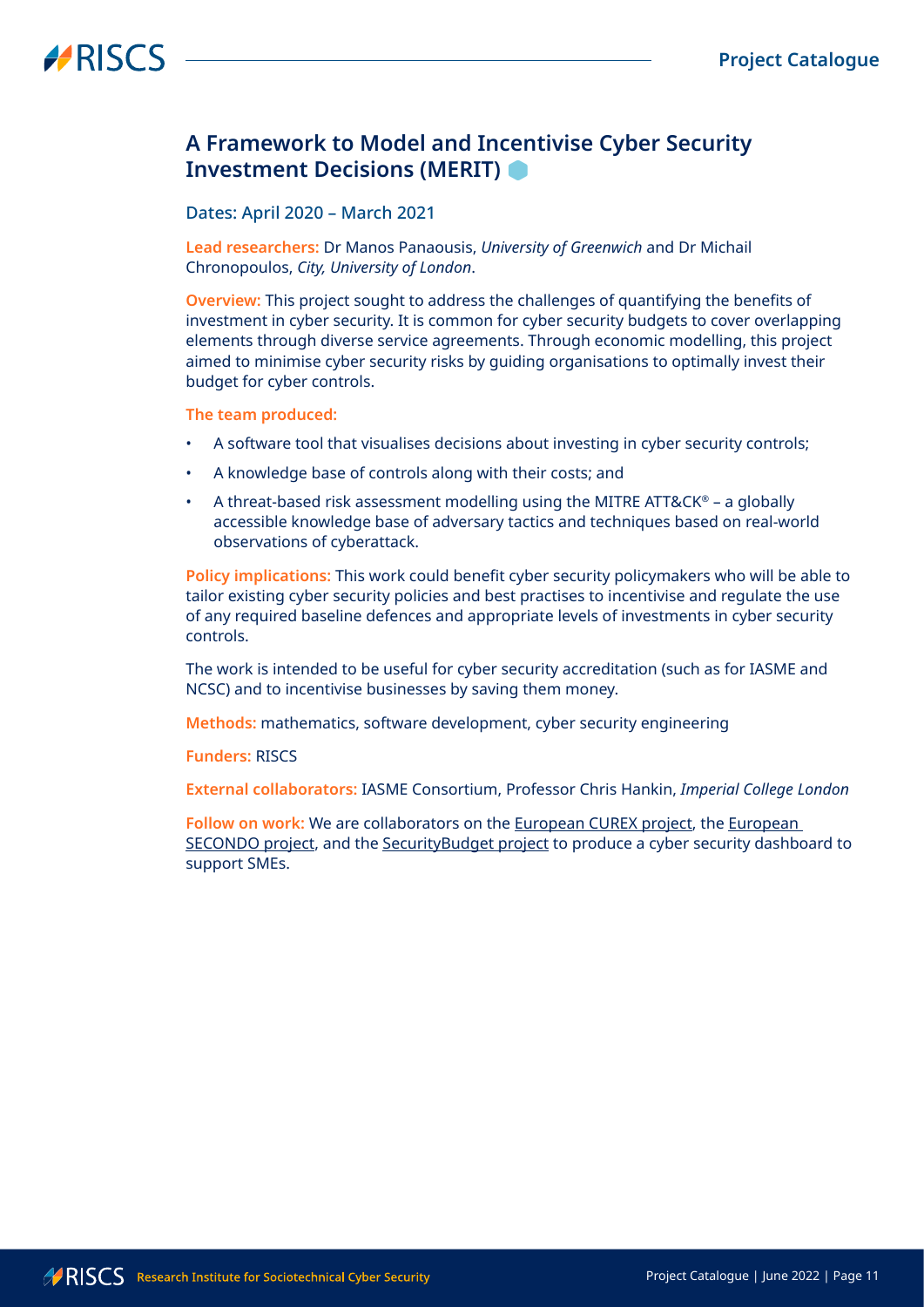### <span id="page-11-0"></span>**Economic Metrics for Supporting Cyber Security Investment Decision-Making**

#### Dates: April 2020 – March 2021

**Lead researchers:** Dr Yulia Cherdantseva and Dr Izidin El Kalak, *Cardiff University*

**Overview:** For Small and Medium Enterprises (SMEs) in the UK, an average cost of a cyber security breach varies between £3,650 and £9,270. According to the [DCMS Cyber Security](https://www.gov.uk/government/statistics/cyber-security-breaches-survey-2020/cyber-security-breaches-survey-2020)  [Breaches Survey](https://www.gov.uk/government/statistics/cyber-security-breaches-survey-2020/cyber-security-breaches-survey-2020), 78% of businesses consider cyber security as a high priority. More work is needed to support SMEs to take appropriate action. While there are many approaches they can take, such as score cards or risk portfolios, techniques can be costly and difficult to implement for SMEs who have limited resources.

This project involved an empirical study on the use of economic metrics (both quantitative and qualitative) by Boards and technical experts for supporting decision-making on cyber security investments. It looks at advantages and disadvantages of different metrics, how effective they are for supporting decision making and how they could be made more appealing for Boards.

**Policy implications:** The project resulted in A Best Practice Guide for SMEs on Cybersecurity Investment Decision-Making which is aimed at assisting them to make well-informed cyber security decision. It aims to equip cyber security professionals with an actionable guidance on how to "sell security to their bosses" which may lead to the improvement in the cyber security posture of SMEs. This should be a relevant and useful contribution to policy actors working to improve the cyber security of SMEs.

In the current landscape, where SMEs often have not yet implemented standardised cyber security decision processes, and where the application of investment metrics is either absent or inconsistent, it is critically important to produce a practically useful guide on the use of economic metrics for cyber security decision support. In the business context, the output of the project will equip cyber security professionals with an actionable guidance on how to "sell security to their bosses" which may lead to the improvement in the cyber security posture of SMEs.

**Methods:** Interviews with businesses as well as security vendors or consultants who work with them, qualitative data analysis

**Find out more:** [A Best Practise Guide for SMEs on Cybersecurity Investment Decision-](https://www.riscs.org.uk/cybersecurity-investment-decision-making-best-practice-guide-for-smes/)[Making.](https://www.riscs.org.uk/cybersecurity-investment-decision-making-best-practice-guide-for-smes/)

**Funders:** RISCS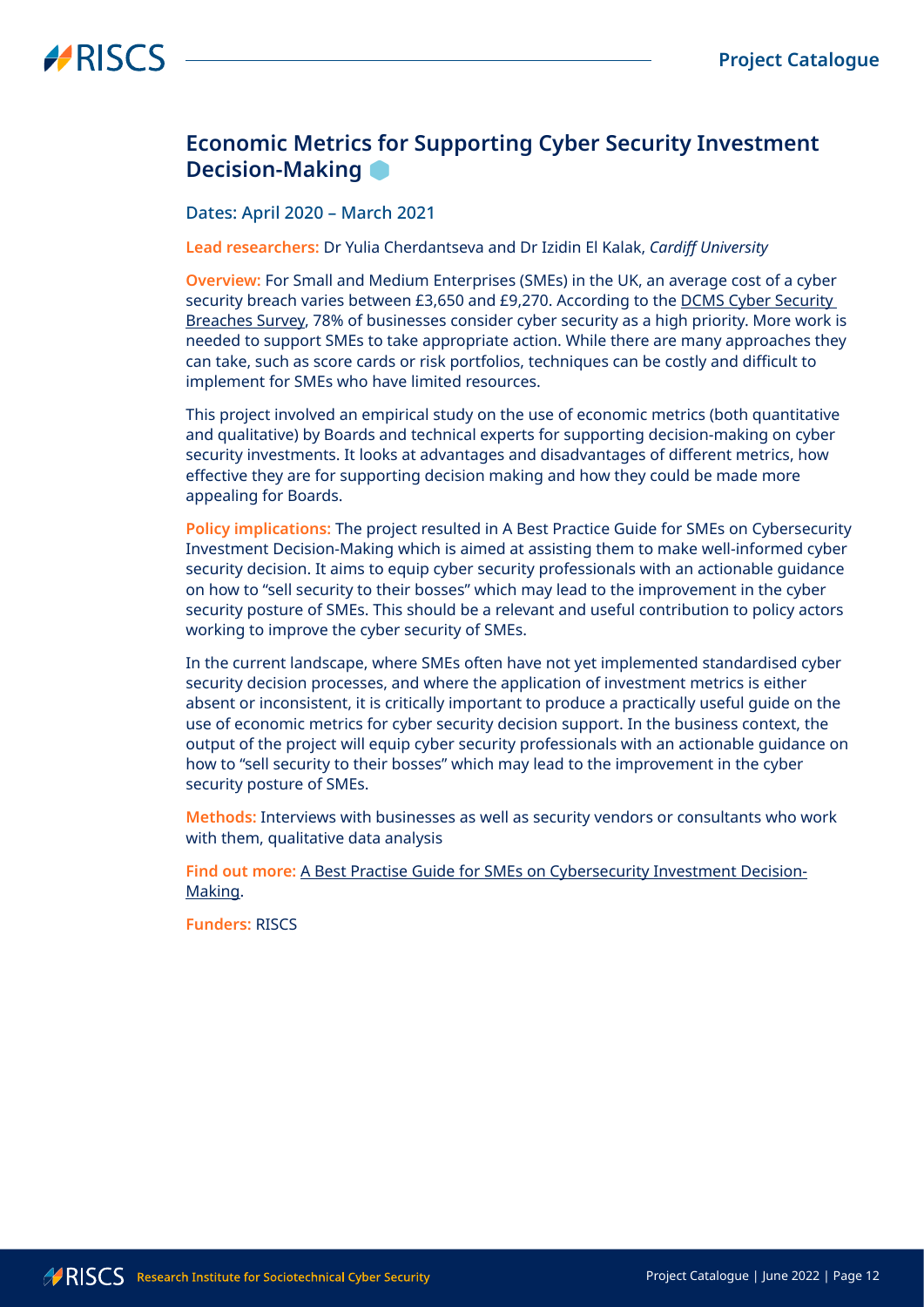### <span id="page-12-0"></span>**Gamification Training to Protect Against Socially Engineered Cyber Attacks: An Evidence Based Design.**

#### Dates: April 2020 – March 2021

**Lead researchers:** Justin Hempson-Jones and Nicolas Melendez, *Social Machines,* and Dr Francesca Salvi, *University of Portsmouth.*

**Overview:** Attacks that take advantage of human operator behaviour to compromise cyber security are often described as socially engineered cyber-attacks. For example, these include phishing (using email or voice-over-internet-protocol channels) in order to prompt users to divulge information or perform another compromising behaviour; social network exploitation; waterholing – where victims are lured to compromised websites and exploited, and baiting (leaving compromised material to lure individuals into compromising systems).

This research explored what types of training will best protect users against different types of attack. Evidence assessed through a systematic review was used to modify social engineering taxonomies to map our best current understandings of what works, where, how and why.

This was used to create a 'proof of concept': a set of fictional but practical use cases demonstrating how the taxonomy can be used to generate practical training packages for users.

**Policy implications:** The work aimed to support a more robust foundation for cyber protection training to help organisations to optimise cyber security behaviours and cyber risk decision making amongst employees. It will create a foundation for cyber security training in order to encourage take-up of training solutions based on a robust, evidencebased approach to gamified training in this area.

**Methods:** Systematic literature review, taxonomy development and illustrated proof of concept.

**Find out more:** <https://socialmachines.co.uk/>

**Funders:** RISCS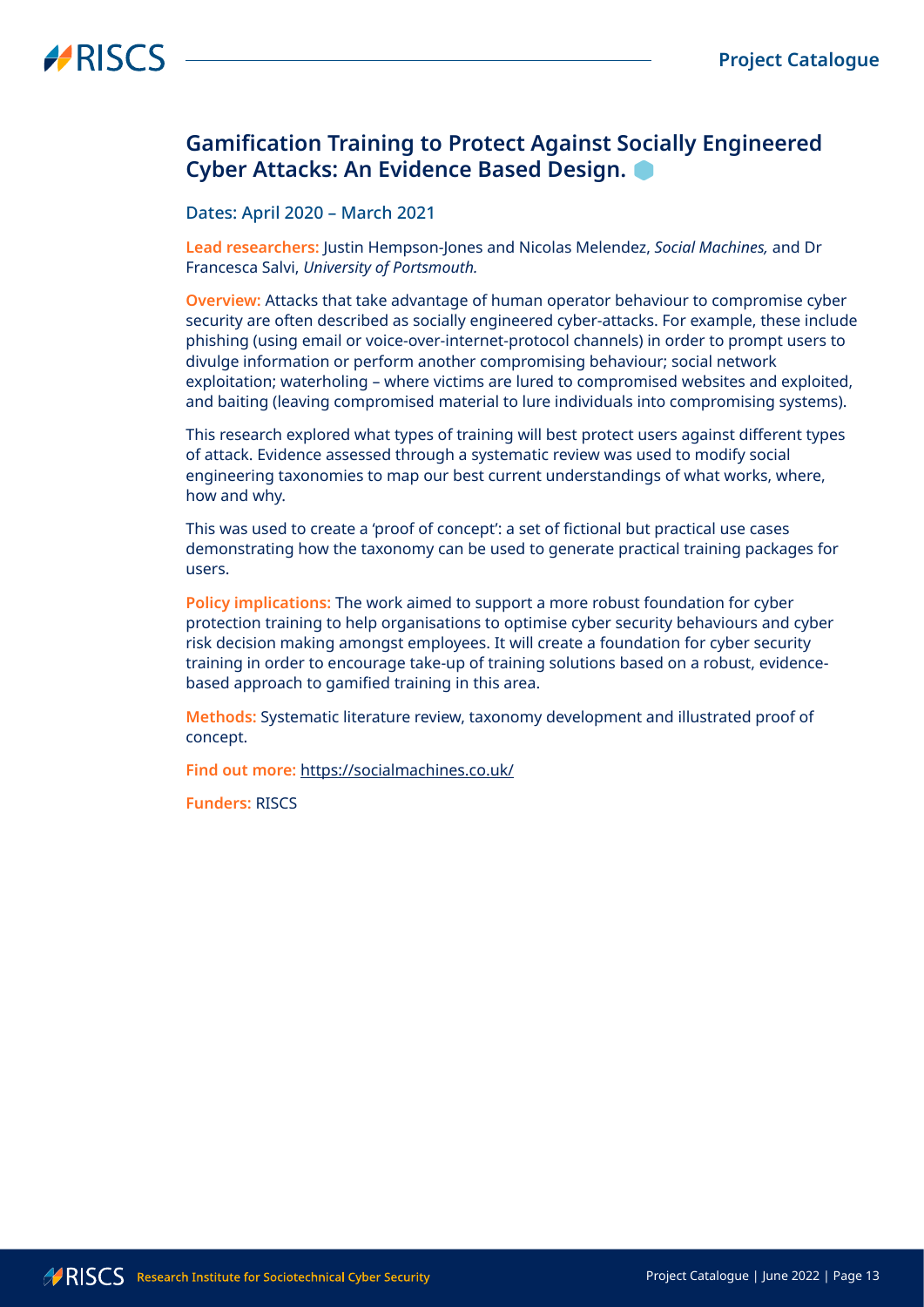### <span id="page-13-0"></span>**Incentivising Cyber Risk Management Behaviours: The Role of Cyber Insurance**

Dates: April 2020 – March 2021

**Lead researchers:** James Sullivan, *RUSI* and Dr Jason Nurse, *University of Kent*

**Overview:** This project considers whether insurance could provide a significant lever to promote a step change towards better cyber risk management in organisations. It has two objectives:

- To develop a clear understanding of the positive outcomes that cyber insurance could have in improving cyber risk management practices, and consequently, to define how these outcomes may be championed to better direct secure behaviours in organisations, particularly SMEs.
- To research the extent to which knowledge from the other, more mature insurance portfolios – such as property, natural hazards, maritime, terrorism and health, may be leveraged to advance thinking and practice in cyber insurance.

The 'emerging insights' paper sets out key policy research gaps. It explores why the uptake of cyber insurance has been so low, the role of cyber insurance in improving cyber security behaviours and practises, scepticism on the value of cyber insurance and how cyber insurance can learn from other insurance sectors.

Following 50 stakeholder interviews with the insurance industry, SMEs and large businesses, academics and Government stakeholders, the team conducted workshops to explore the role of cyber insurance in business and its ability to incentivise security practices.

The occasional paper found that the shortcomings of cyber insurance mean that its contribution to improving cyber security practices is more limited than policymakers and businesses might hope. Although several means by which cyber insurance can incentivise better cyber security practices are identified, they have significant limitations. Interviewees consistently stated that the positive effects of cyber insurance on cyber security have yet to fully materialise. While some mature insurers are moving in the right direction, cyber insurance as a whole is still struggling to move from theory into practice when it comes to incentivising cyber security.

**Policy implications:** It is hoped that the research findings help decision makers to navigate cyber risk management approaches, understand challenges with incentives in the context of cyber insurance, and provide clear and actionable recommendations that can be adopted by policymakers and practitioners alike.

The RUSI occasional paper contains 13 direct, actionable recommendations relating to cyber risk management and the role of cyber insurance which could be adopted by policymakers and practitioners, with particular relevance to the DCMS market incentives programme.

**Methods:** Interviews, workshops, literature review, data analysis

#### **Find out more:**

- [Project](https://rusi.org/projects/incentivising-cybersecurity-through-cyber-insurance) page on RUSI website
- Cyber security incentives and the role of cyber insurance [\(PDF\)](https://rusi.org/explore-our-research/publications/emerging-insights/cyber-security-incentives-and-role-cyber-insurance)
- Occasional paper: [Cyber insurance and the cyber security challenge \(PDF\)](https://rusi.org/explore-our-research/publications/occasional-papers/cyber-insurance-and-cyber-security-challenge)

#### **Funders:** RISCS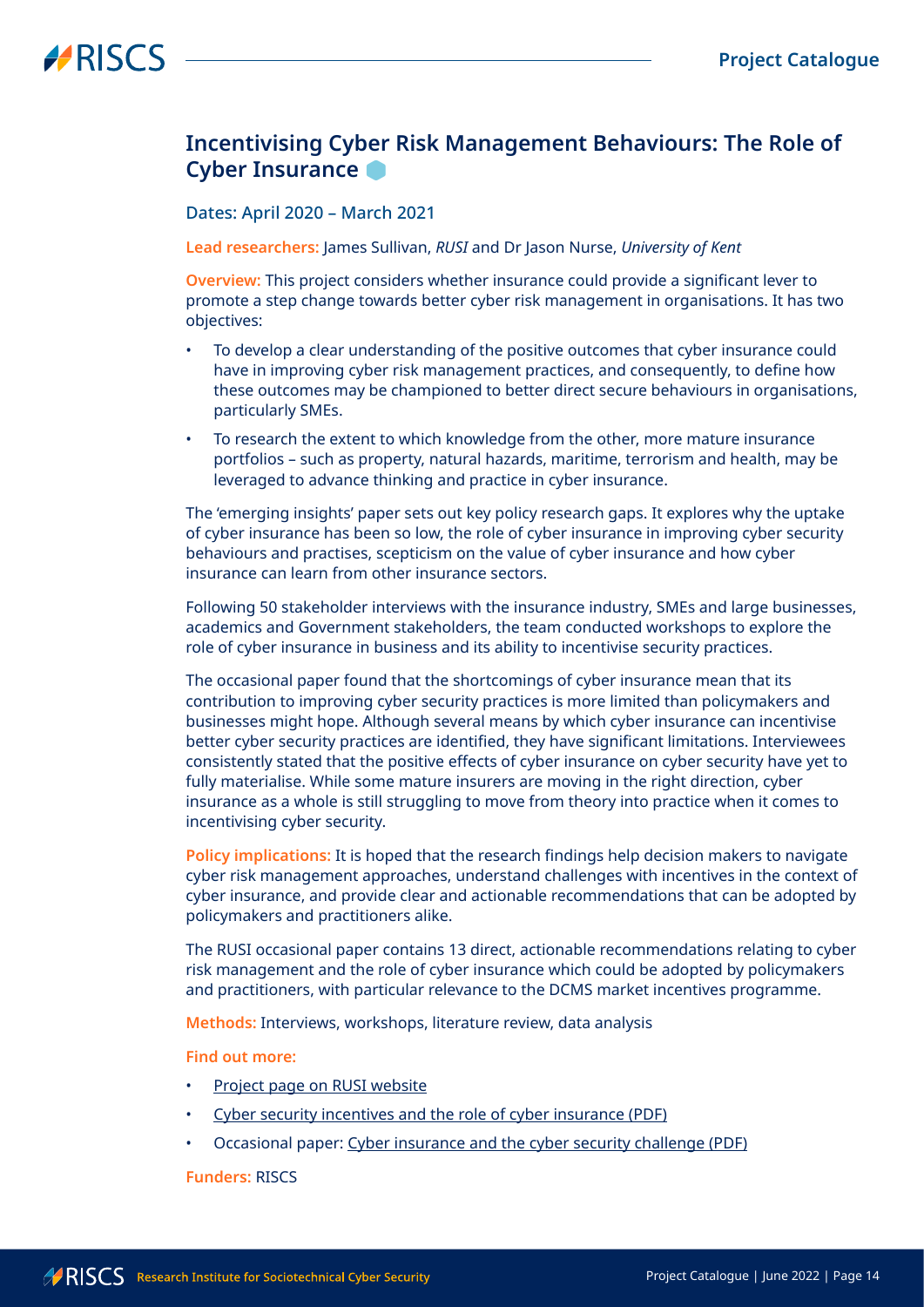### <span id="page-14-0"></span>**Keeping the Internet of Things Secure: Investigating Incentives for Internet Service Providers and Individuals in the UK and Japan**

Dates: April 2020 – March 2021

**Lead researchers:** Dr Ingolf Becker and Dr Tristian Caulfield, *UCL*

**Overview:** Internet Service Providers (ISPs) have an ambiguous role in protecting users from cyber security vulnerabilities and in helping them recover from them. By working with a twin team in Japan, this project will determine which incentives and approaches might encourage (ISPs) and their customers to remediate compromised or vulnerable IoT devices, which present a growing risk to the security of the online ecosystem. The project will investigate the design and measurement of interventions and work with UK ISPs and customers to explore the suitability of different approaches in the UK.

**Policy implications:** This programme is relevant to the UK Government's secure by design agenda for Consumer IoT security, including the current proposals for regulating such 'smart' products.

**Methods:** Workshops, user studies

**Funders:** RISCS

**External collaborators:** Cybersecurity Laboratory at the National Institute of Information and Communications Technology in Japan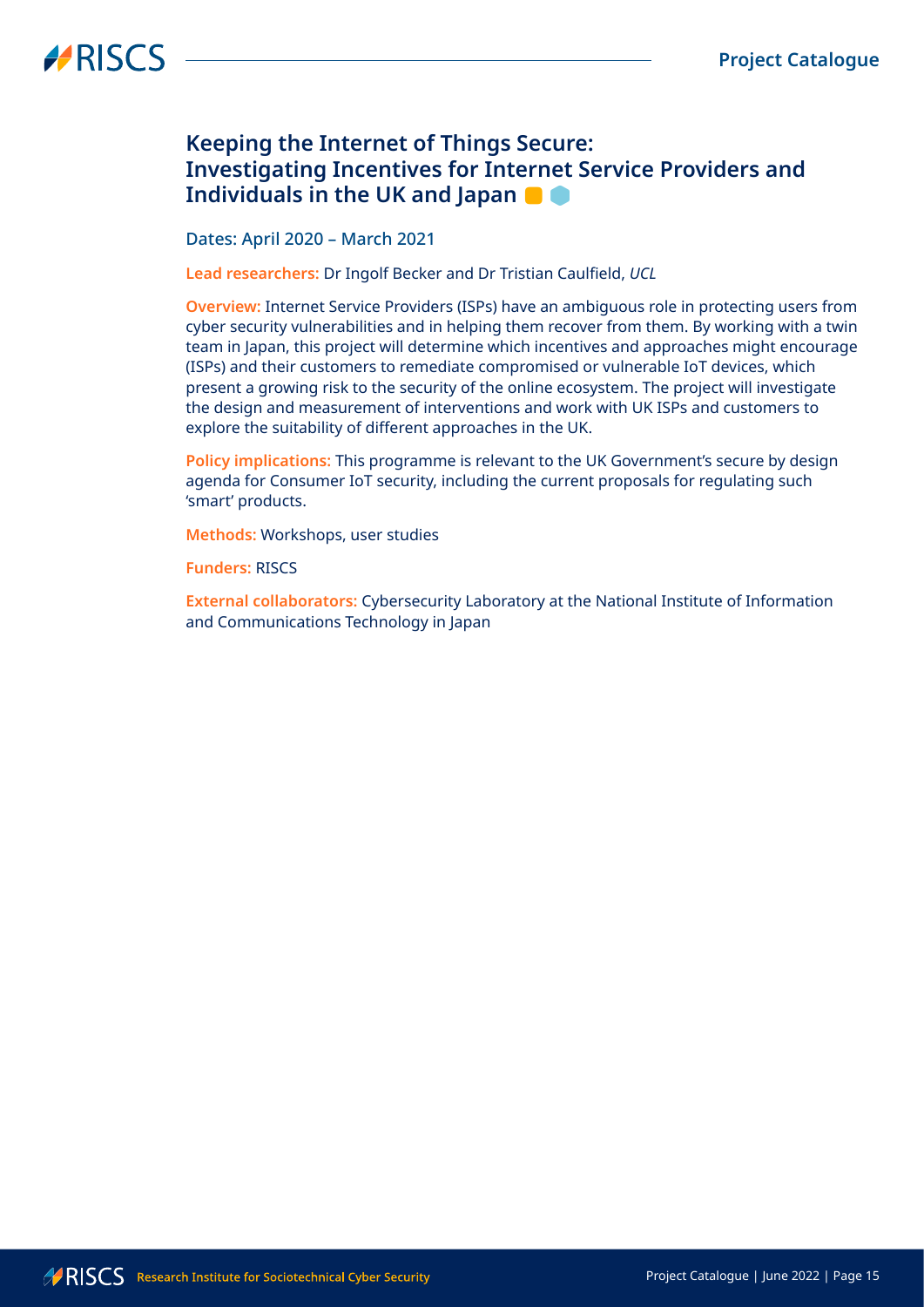### <span id="page-15-0"></span>**Case by Case: Building a Database on Cybercriminal Business Models**

#### Dates: October 2018 – March 2021

#### **Lead researcher:** Professor Jonathan Lusthaus, *University of Oxford*

**Overview:** This project focused on the business models of cybercriminal groups. Its goal was to build a database of closed cybercrime cases that illustrates different group structures. This will move the discussion of cybercriminal organisations from generalities to a richer micro-level understanding, thereby making it more feasible for law enforcement to identify vulnerabilities in organisational structures and to target disruptive interventions effectively.

**Policy implications:** The project supported understanding of cyber offenders, their business models, the risk factors for offending and pathways - for overseas as well as UK based offenders. More broadly it will also help consider effectiveness of interventions to prevent people becoming involved in cyber crime and interventions to divert those on an offending pathway. This will help contribute to policy and law enforcement development in areas such as Cyber Prevent and Cyber Pursue. The project will support law enforcement through making it easier for them to identify vulnerabilities in organisational structures and to target disruptive interventions effectively.

#### **Funder:** Home Office

**External collaborators:** Dr Tom Holt, *Michigan State University*, Professor Edward Kleemans, *Vrije Universiteit Amsterdam*, Dr Rutger Leukfeldt, *Netherlands Institute for the Study of Crime and Law Enforcement*, Professor Mike Levi, *Cardiff University*, and Professor Federico Varese, *University of Oxford*.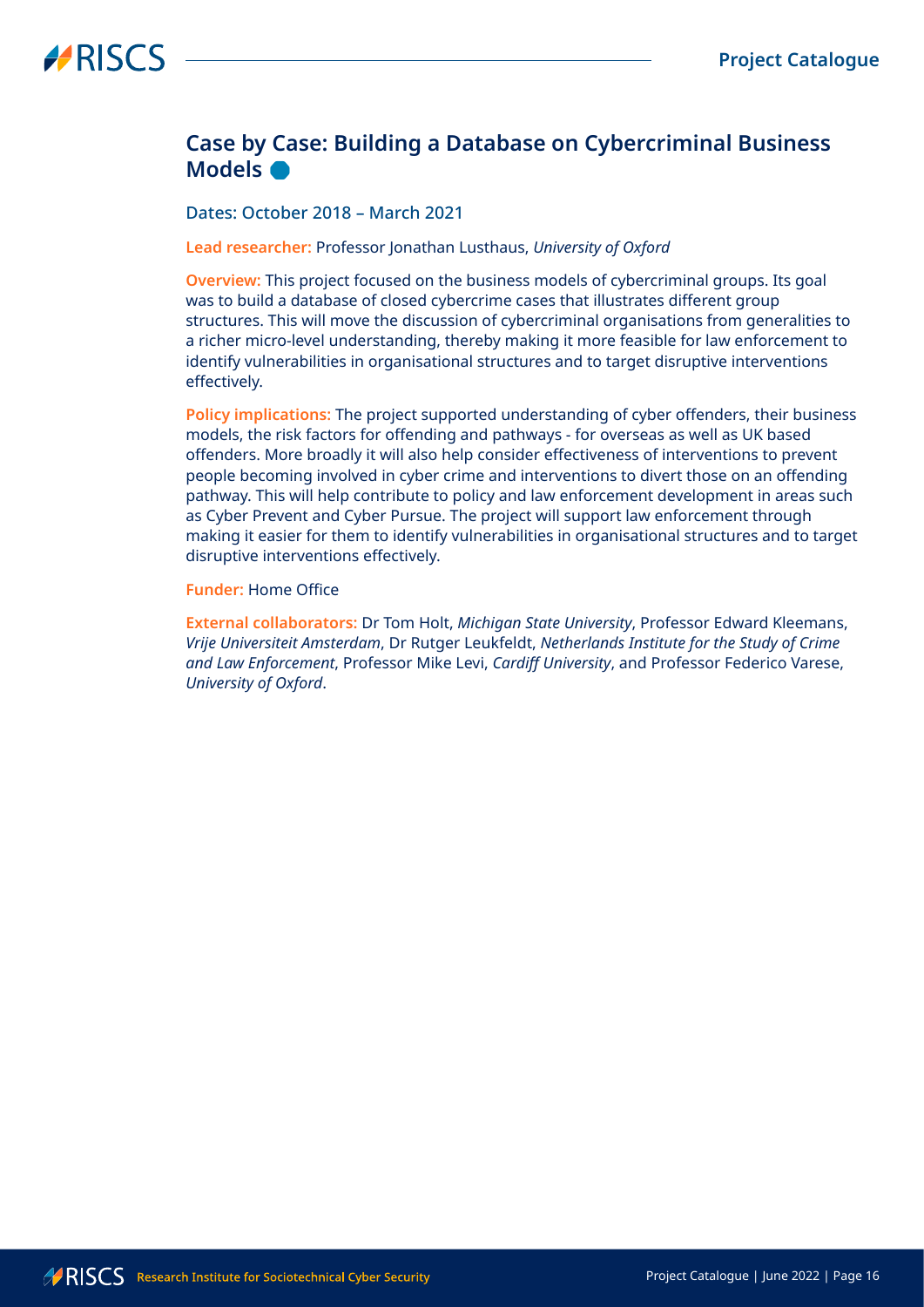### <span id="page-16-0"></span>**Advanced Modelling of Cybercriminal Careers (AMOC): New Tech and Intelligence from Online Evidence Bases**

#### Dates: January 2018 – March 2021

**Lead researchers:** Professor Awais Rashid, Dr Emma Williams, Dr Claudia Peersman, Dr Matthew Edwards, *University of Bristol*

**Overview:** Recent research in debriefing arrested criminals has identified that cybercrime is not a solitary and anti-social activity, but one wherein online social interactions play a critical role – namely, in the recruitment, training and professional advancement of criminals.

For this reason, investigating these social interactions is important to understanding the dynamics leading to initial engagement in cybercrime, continued careers and potential retirement. This project aimed to understand the social and economic development of cybercriminal careers.

To do this, the work focused on the potential for combining advanced data mining of these social interactions, with qualitative methods drawn from psychology, criminology and (socio)linguistics to form a detailed understanding of the characteristics of cyber offenders, their behavioural patterns and their career progression in cybercrime.

The project resulted in new techniques and software tools to support law enforcement agencies to detect and investigate cyber offenders, cyber threats and online networks.

These new tools will allow cybercrime investigators to detect cyber offenders, analyse their criminal activities and behaviour; assign degrees of importance and urgency to items of evidence in order to assess the potential danger to society, and find useful evidence in a timely manner.

**Policy implications:** The project findings will have relevance for law enforcement and policy stakeholders. The findings are intended to inform evidence-based approaches to disrupting cybercriminal activities on dark-net markets.

**Methods:** A web-based survey; qualitative analyses for building an assessment framework; quantitative analyses using text mining, natural language processing and machine learning techniques.

#### **Find out more:**

[https://research-information.bris.ac.uk/en/projects/amoc-advanced-modelling-of-cyber](https://research-information.bris.ac.uk/en/projects/amoc-advanced-modelling-of-cyber-criminal-careers)[criminal-careers](https://research-information.bris.ac.uk/en/projects/amoc-advanced-modelling-of-cyber-criminal-careers)

#### **Funders:** Home Office

**External collaborators:** The National Crime Agency, the Dutch National High Tech Crime Unit, the Shadowserver Foundation and the UN Office on Drugs and Crime.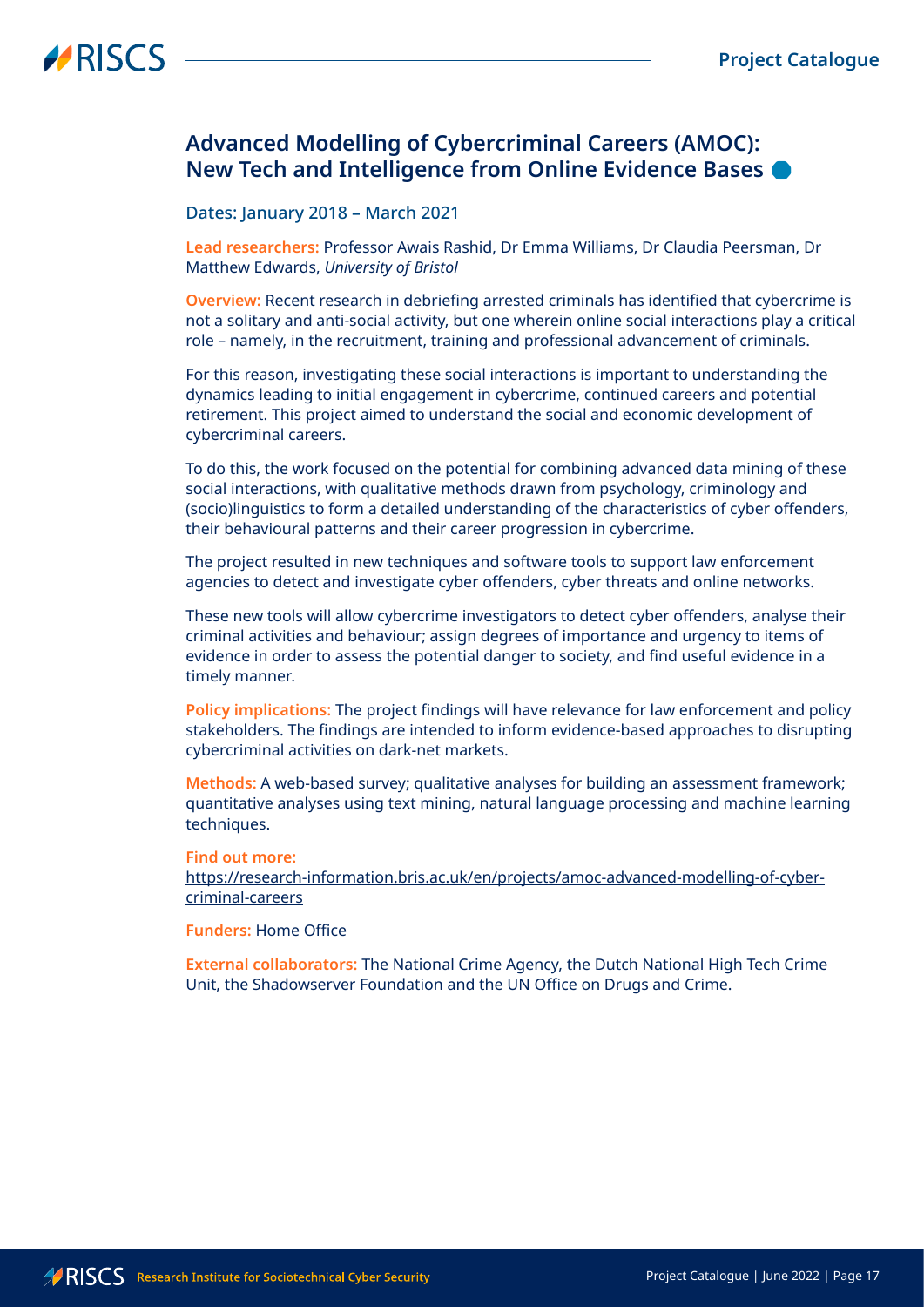### <span id="page-17-0"></span>**Why Johnny Doesn't Write Secure Software: Secure Software Development by the Masses**

#### Dates: January 2018 – March 2021

**Lead researchers:** Professor Awais Rashid, *University of Bristol*, Professor Bashar Nuseibeh, Professor Helen Sharp, Professor Marian Petre, *The Open University,* Professor John Towse, Professor Mark Levine, *Lancaster University*

**Overview:** Developing software is no longer the domain of the select few with deep technical skills, training and knowledge. A wide range of people from diverse backgrounds are developing software for smart phones, websites and IoT devices used by millions of people. Johnny is our pseudonym for such developers. Currently, little is understood about the security behaviours and decision-making processes of such developers engaging in software development. The overall aim is to develop an empirically-grounded theory of secure software development by the masses. The focus is on understanding:

- What typical classes of security vulnerabilities arise from their mistakes,
- Why these mistakes occur, and
- How we may mitigate these issues and promote secure behaviours.

To achieve this, the researchers designed a study meant to understand developers' reasoning and decision-making across the different kinds of software development tasks they typically engage with and why these mistakes occur. The team found that developers really only consider security when directly facing code (such as when fixing vulnerabilities), and in many cases choices made in secure development that are perceived to be secure, actually are not.

The work then investigated how cognitive biases may play into developers' decision-making on trusting particular people or resources (such as code fragments on Stack Overflow). Findings so far indicate that developers place trusts in people (and the resources they provide) based on their perception of those people, which may not be an accurate view of reality. This provides further in-depth understanding of why these mistakes occur, especially in software development tasks where developers are not directly engaged in writing code.

As part of the project, psychometric instruments were designed to draw out developers' attitudes towards handling of personal data in their software.

**Policy implications:** Findings to date may already be of interest to developers themselves, as well as policy makers intending to support developers in writing more secure software. It has relevance to NCSC's secure development agenda.

Secure software development is about more than just writing secure code. The choices made by developers have potential to impact the security of their software. A critical, reflective attitude towards these choices could be an important component of promoting secure software development. The project is also exploring novel interventions which could lead to improved security cultures, as developers could engage in more secure behaviours without increasing their task load.

**Methods:** Interviews, surveys, online forum discussions.

**Find out more:** <https://www.writingsecuresoftware.org>

**Funders:** EPSRC

**External collaborators:** The Open University, UK; Lancaster University, UK; LERO (The Irish software research centre); National Institute of Informatics, Japan; Technical University of Darmstadt, Germany; Google.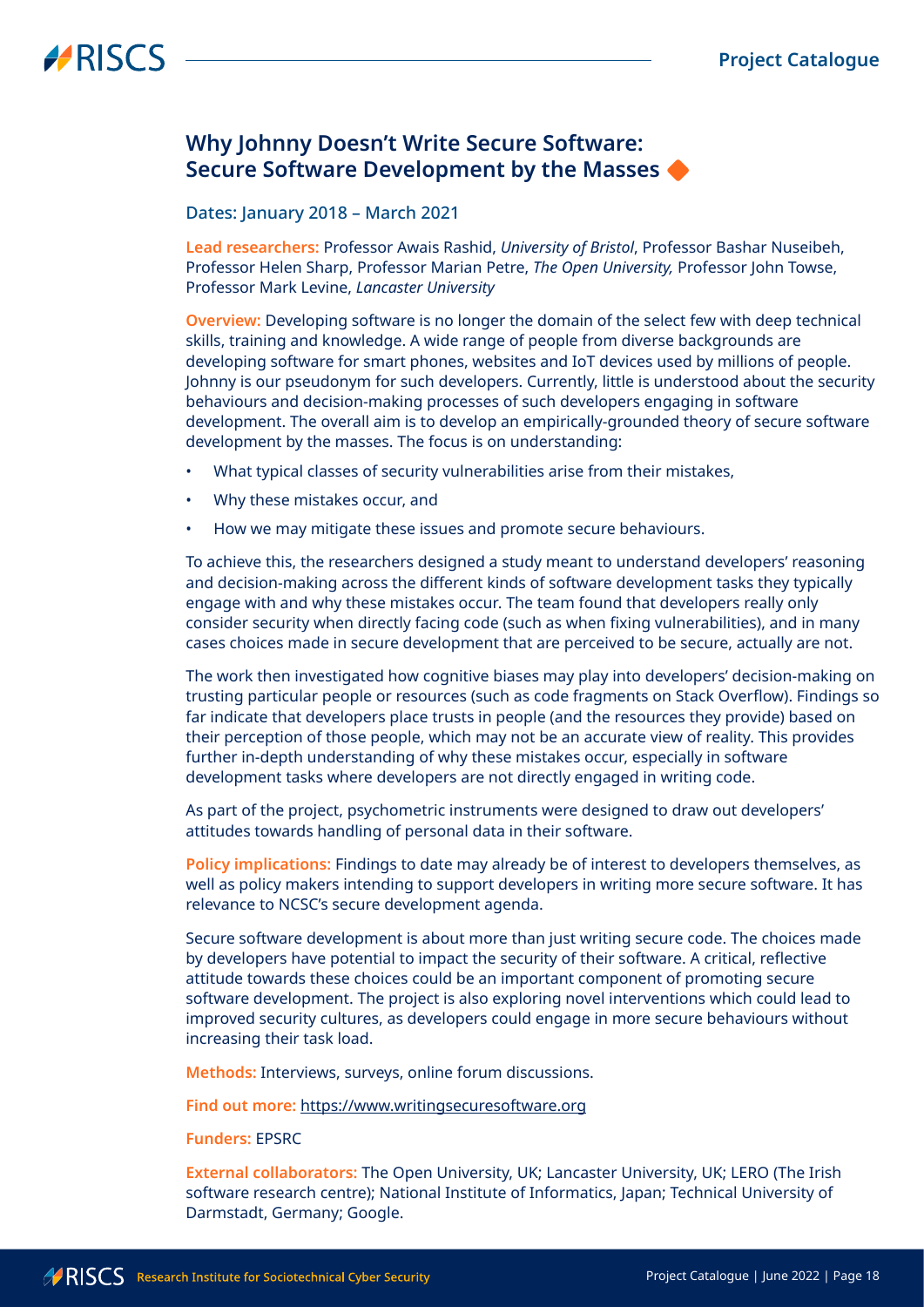## <span id="page-18-0"></span>**Online Ties Taking Over (OTTO)?**

### **A longitudinal study into actual vs. perceived cybercriminal behaviour of offline vs. online social ties among youth**

#### Dates: January 2018 – December 2020

**Lead researchers:** Dr Marleen Weulen Kranenbarg, *Vrije Universiteit Amsterdam (VU)*, Professor Frank Weerman, *Netherlands Institute for the Study of Crime and Law Enforcement (NSCR)* and *Erasmus University Rotterdam*, Yaloe van der Toolen *VU* and *NSCR*.

**Project overview:** Research from traditional crime areas suggests there is a strong relationship between an individual's criminal behaviour and that of their social ties. This project is exploring the extent to which this is also the case for cybercriminal behaviour. It is also investigating whether peer effects differ for cyber and traditional criminal behaviour. This project is looking to identify whether this is true also for cyber offenders, building on initial evidence suggesting that cyber criminals tend to have more cybercriminal social ties than non-offenders. It aims to address some methodological issues of previous research by employing more reliable longitudinal methodologies and obtaining direct measures of peer offending behaviours, rather than just measuring perceptions.

The research included young people in the Netherlands, with survey data collected in 3 waves. Online surveys examine self-reported cybercriminal behaviour of a high-risk sample of juveniles and young adults (aged 12-23) together with those of respondents' social peers. It will distinguish between online and offline social peers. As a result, it will explore the extent of any causal relationship between social ties (either traditional or online) and cybercriminal behaviour. The longitudinal aspect will help to distinguish between peer influence and peer selection as shifting social relationships (and changes in self-reported behaviour) are explored over time.

**Policy implications:** The findings from this research have relevance to the Home Office's 'cyber prevent' theme in that it will help to build the evidence base around understanding cyber offenders and the factors that influence cyber offending behaviour. This in turn will help to inform policymakers and law enforcement on how interventions should be designed to target these factors and prevent young people from becoming involved in cybercrime.

**Methods:** Longitudinal study including online surveys

**Funders:** Home Office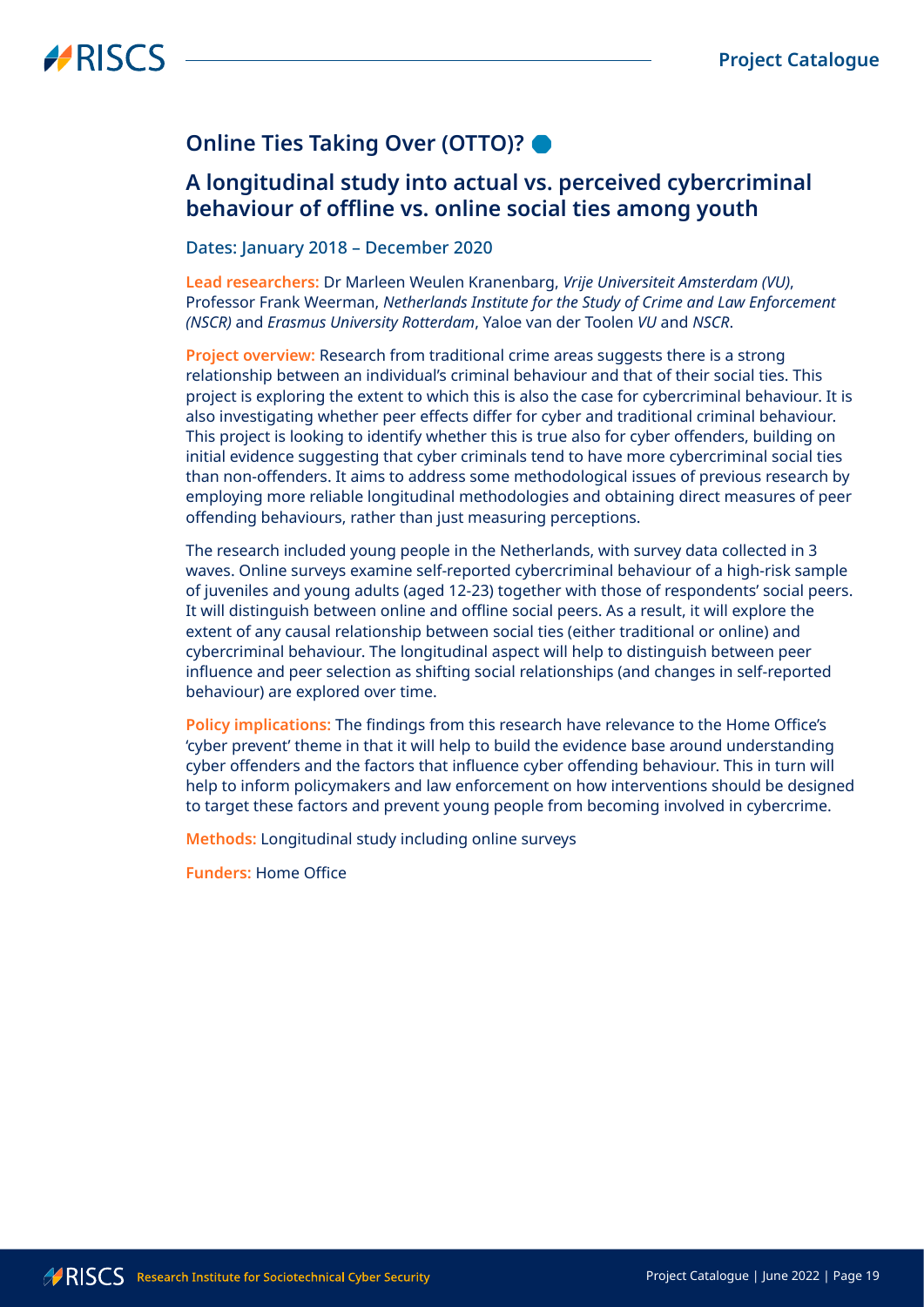### <span id="page-19-0"></span>**Addressing Cybersecurity and Cybercrime Via a Co-Evolutionary Approach to Reducing Human-Related Risks (ACCEPT)**

#### Dates: April 2017 – December 2020

**Lead researcher:** Professor Shujun Li, *University of Kent*

**Overview:** How can we enhance the effectiveness and efficiency of the cyber threat intelligence collection process from people? How can we help people to be more informed about cyber threats and behave more securely?

A holistic framework is needed to guide system designers and to engage users to develop real-world systems to address these questions. This project has involved two use cases:

- A case study on location privacy involved a survey of existing privacy scales and discovered a simpler way to combine all scales with a much smaller number of questions. The research team conducted a large panel survey and identified four typical user segments with different privacy attitudes, which can be used for personalised behavioural nudging. The hypothesis being tested here is that this will change the users' behaviour positively, making them more willing to report, and over time their reports become more accurate as their knowledge about cyber-attacks improves.
- Building on an existing security incident reporting system, the second case study involves creating a reporting software system which could turn a cumbersome experience into an intuitive one generating accurate and actionable data. By making the reporting process lighter, explicit and user-centric, the proposed design will not only prompt the user to report in the 'right' way but put the control over any identifiable and linkable personal data in their hands.

The framework developed as part of this project is intended to contribute towards improving online safety for many different kinds of users from different sectors, including the policy community, industry and the wider public.

Two software prototypes for the case studies described here have been produced and will be tested in further user studies.

**Policy implications:** The research team may look to explore potential avenues for collaboration with NCSC and DCMS, such as co-producing and publish policy or guidance documents that advise data consumers not just about the benefits of using the tool, but also what they should look for in the data it generates

**Methods:** Construction of a cybercrime ontology as the theoretical foundation. Use of empirical studies (surveys and behaviour monitoring via a mobile app) to collect evidence.

**Find out more:** <https://accept.cyber.kent.ac.uk/>

#### **Funders:** EPSRC

**External collaborators:** British Transport Police, Crossword Cybersecurity, Europol, HAT Community Foundation, Highways England, South East Regional Organised Crime Unit, IBM, Lloyds Banking Group, Metropolitan Police, NCC group, Neighbourhood and Home Watch Network, International Union of Railways, Surrey Police, Sussex Police.

**Follow on work:** One of the new use cases led to collaboration with another EPSRC project 'PriVELT' (EP/R033749/1) which is ongoing. Details can be found at <https://privelt.ac.uk/>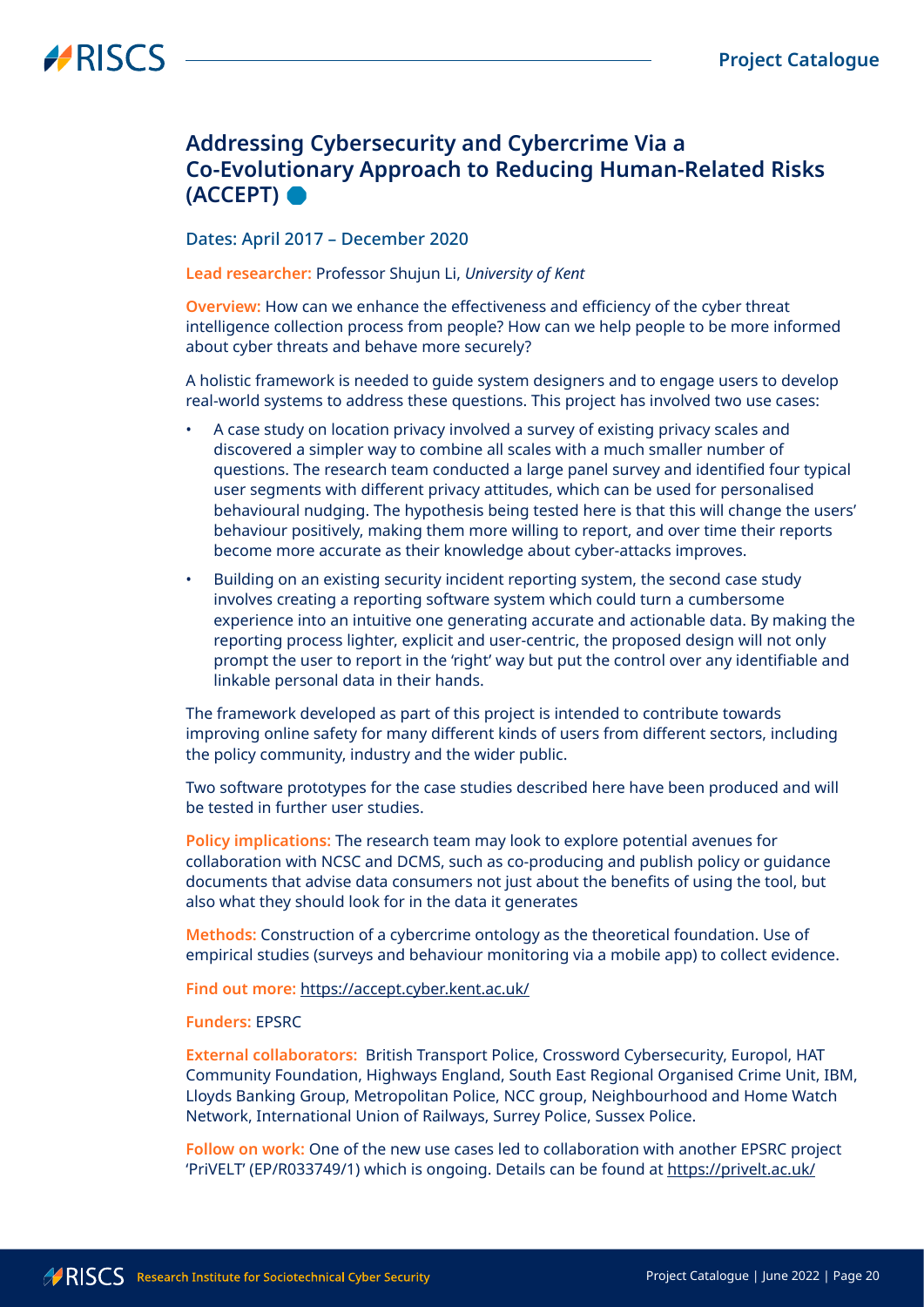### <span id="page-20-0"></span>**Cyber Security Across the Lifespan (CSALSA)**

#### Dates: February 2017 – September 2020

#### **Lead researchers:** Professor Adam Joinson, *University of Bath*

**Overview:** The experience and understanding of cyber security is not the same for everyone. This project looked to address the fundamental challenge of how we can more fully understand a diverse range of cyber security experiences, attitudes and behaviours in order to design better, more effective cyber security services and educational materials. It considered how cyber security is understood by people over the course of their lives, and how that changing understanding relates to their risk and behaviour. People's attitudes and behaviours towards cyber security and risk change across the lifespan in sync with their goals and aspirations, cognitive abilities and knowledge and ability to control and adapt their cyber security behaviour.

The research included interviews with families to explore how they manage cyber security in their homes, and highlighted the management of cyber security as an evolving process of negotiation. While parents stated that managing family security in the digital age brought new challenges, they recognised similar challenges to previous generations, including 'stranger danger' and chain letters, where the principle is the same, but the medium is different.

Communications on cyber security might benefit from a reflection on this project finding – namely, that different groups have varied ways of defining cyber security terms. To this end, the research team produced a dictionary of key cyber security terms which reflects the terms most commonly understood and used by teenagers, working age adults and older adults. However, this variance is still not well understood.

**Policy implications:** This work found that the meaning of cyber security differs substantially between young people, those of working age, and older adults. This has implications for policy makers working on the national cyber security agenda because training and education materials might not have the impact they could if they are not recognised by people as being of concern. For example, the work established the ways that older adults communicate and receive information about cyber security and identified potential issues for the ways that government may wish to send out information targeted at older adults.

Communications on cyber security therefore need to address the finding that different groups have varied ways of defining cyber security terms.

Project findings have been communicated to the Home Office Cybercrime Unit and the DCMS Secure by Design Team.

**Methods:** Literature review, experiments, qualitative interviews with software developments

#### **Find out more:**

[https://researchportal.bath.ac.uk/en/projects/cyber-security-across-the-lifespan-csalsa](https://researchportal.bath.ac.uk/en/projects/cyber-security-across-the-lifespan-csalsa )

#### **Funders:** EPSRC

**External collaborators:** NCSC, BAE Systems, HP Research Laboratories.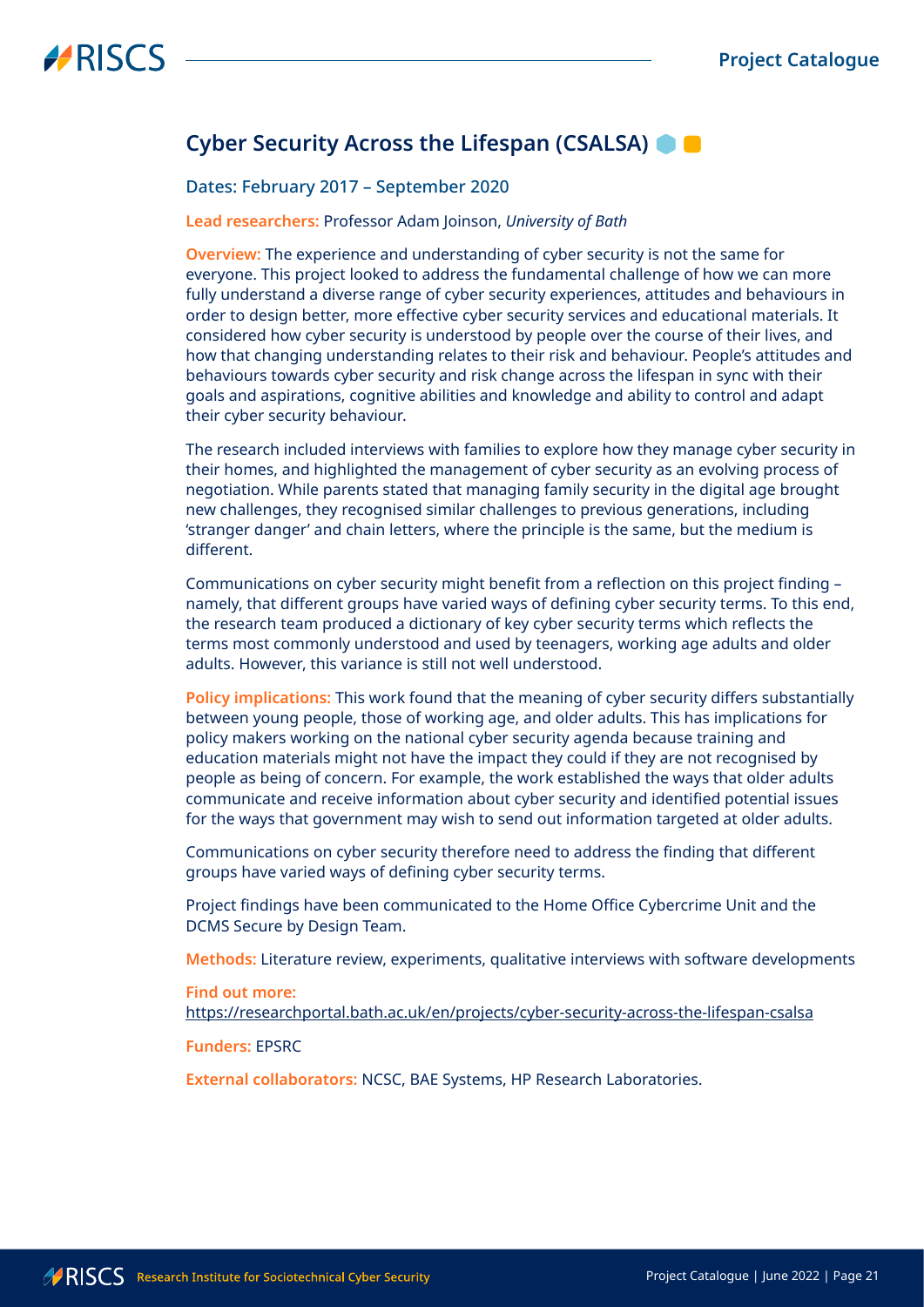### <span id="page-21-0"></span>**Evaluating Criminal Transactional Methods in Cyberspace as Understood in an International Context**

#### Dates: October 2018 – May 2020

**Lead researchers:** R.V. Gundur, *Flinders University, Australia*, Michael Levi, *Cardiff University*, Volkan Topalli, *Georgia State University,* Marie Ouellet, *Georgia State University*, Maria Stolyarova, Lennon Yao-Chung Chang, *Monash University, Australia* and Diego Domínguez Mejía, *Flinders University.*

**Overview:** This project explored what is currently known about the financial transactions that cybercriminals carry out amongst themselves, and what they demand and receive from their victims. It provided an overview of the state of play in the countries of interest through five linguistic searches: in English, Russian, Chinese, Spanish, and French. For each of the five languages, the research team surveyed the organisations, structures and policies that are relevant to financial aspects of cybercrime and conducted a systematic review of the relevant literature.

The literature review examined the processes and attributes of cybercriminal acts and what is known about the actors behind them, and the specific financial strategies employed to facilitate and benefit from profit-generating crimes. Authors prioritised examinations of the victim-facing parts of crimes. They described how attacks happen: the vulnerabilities attackers exploit and processes behind how crimes unfold, in broad terms. Many claims within the grey literature were found to lack methodological rigour, making the asserted facts difficult to verify.

Most existing research focuses on developed economies and markets, leaving a significant gap in understanding as to how cybercrime affects rapidly expanding internet markets in developing economies and their users. There is an unequal representation of concerns from the developing world, likely due to a lack of capacity or transparency. The findings, to be published in due course, explore further evidence needs in this space.

**Methods:** Surveyed over 500 documents across five languages

**Policy implications:** This project has developed a typology of economic ecosystems and transaction types that cybercriminals use, to understand transactions in reference to cybercrime. It has identified products and services that cybercriminals leverage to transact value and it shows how cybercriminals access these products and deploy them. This is relevant to policy and law enforcement development in Cyber Prevent, as well as disruption. These findings, to be published in due course, explore further evidence needs in this space.

**Find out more:** Research articles in development

**Funders:** Home Office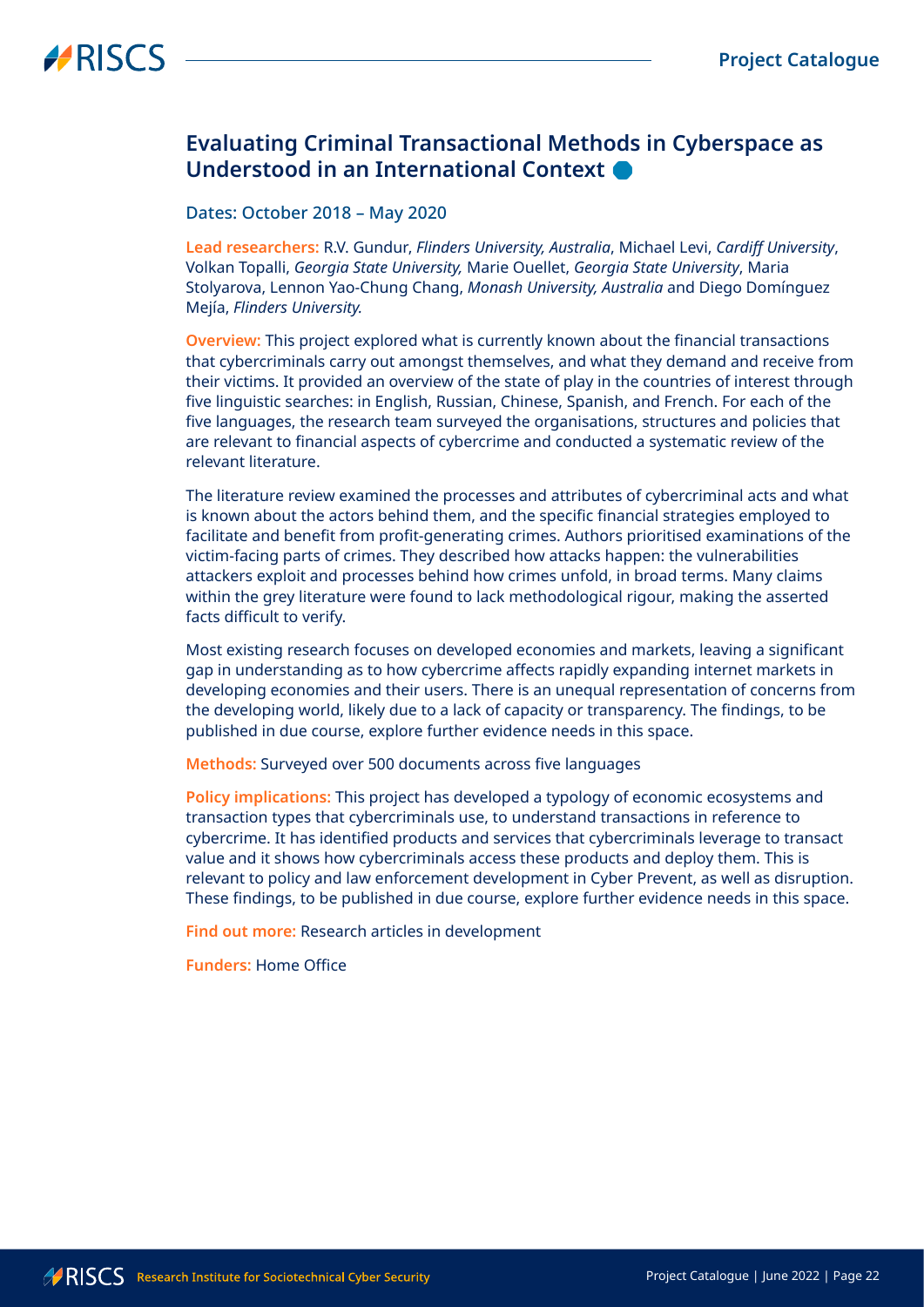### <span id="page-22-0"></span>**Victims of Computer Misuse Crime**

Dates: September 2018 – April 2020

**Lead researchers:** Professor Mark Button, Dr Lisa Sugiura, Dean Blackbourn, Dr David Shepherd, Dr Richard Kapend and Dr Victoria Wang, *University of Portsmouth*

**Overview:** This work had three broad aims:

- To examine the nature and impact of computer misuse related crime on victims;
- To assess the support provided to such victims and identify better means to prevent such crime; and
- To investigate the experiences and perceptions of those victims who have experienced a law enforcement response.

The findings showed that most victims regard computer misuse crime as an equivalent crime to traditional crimes like burglary, with some considering it more serious, and a small minority regarding it as a lesser crime. The research demonstrated victims experience many of the impacts that other crime victims experience, with some overlap with fraud, including financial, psychological and emotional, health related, and reputational impacts. The research explored how individuals fell victim, which included being tricked by sophisticated social engineering, and illustrated that while some victims had poor security behaviours putting them at greater risk, some fell victim despite having good security procedures in place. Victims generally did not make major changes to their cyber security behaviour after falling victim.

**Policy implications:** The report made 12 recommendations to specific policy audiences. They include a number of suggestions around round the roles and responsibilities of Action Fraud, (including renaming it to the 'National Fraud and Cybercrime Reporting Centre'), how Action Fraud works with NCSC, and resources and schemes provided by Government and law enforcement to tackle computer misuse crime.

**Methods:** Literature Review, Website analysis, 8 stakeholder interviews, 52 victim interviews and a survey of 252 victims.

**Find out more:** [Executive Summary, University of Portsmouth](https://researchportal.port.ac.uk/portal/files/20818541/Victims_of_Computer_Misuse_Executive_Summary.pdf).

**Funders:** Home Office, Her Majesty's Inspectorate of Constabulary, Fire and Rescue Services.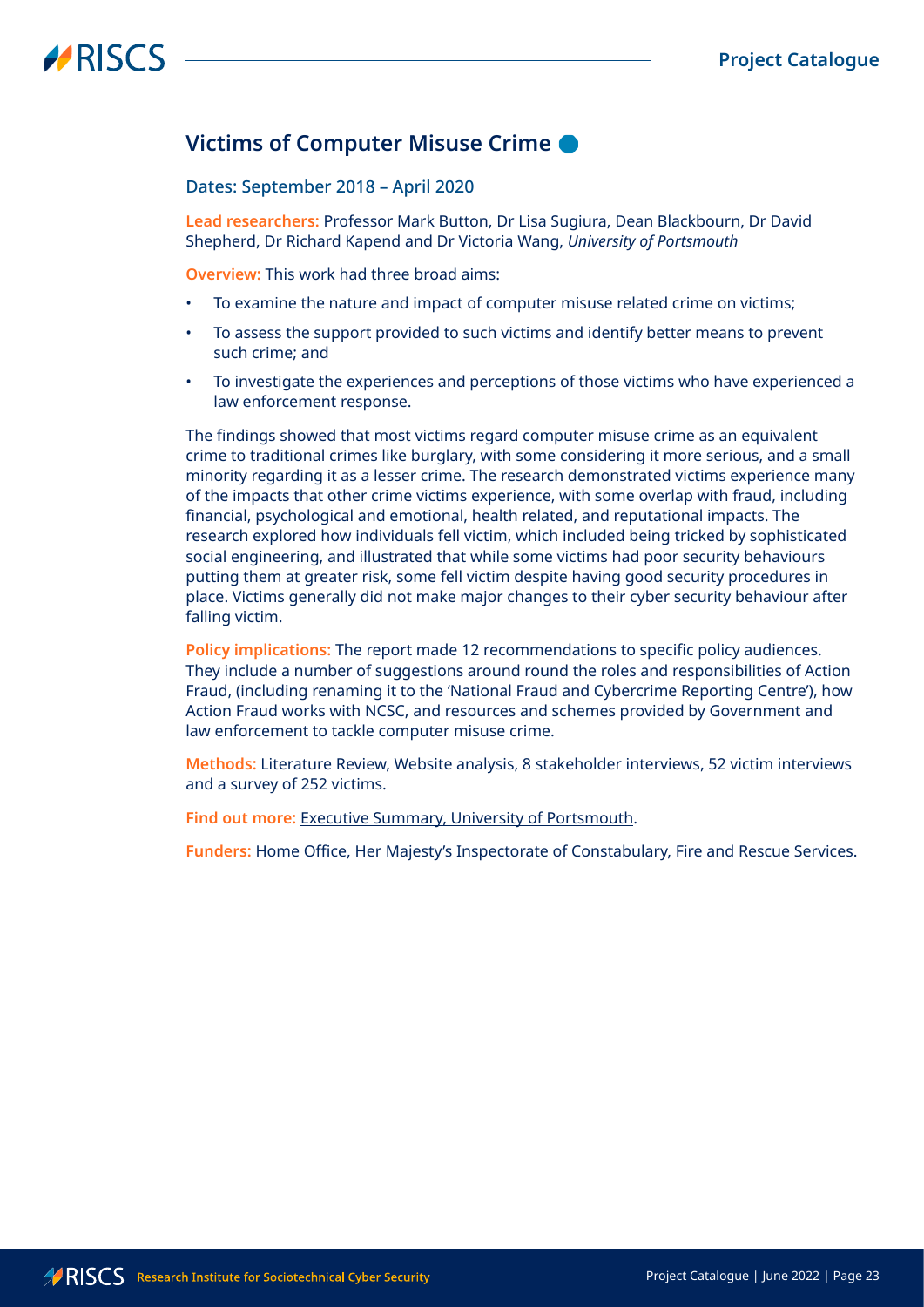### <span id="page-23-0"></span>**Connecting Delayed Pre-commitment with Cyber Awareness in Order to Address the Perception Gap and Present Bias**

#### Dates: January 2019 – March 2020

#### **Lead researchers:** Dr Anna Cartwright, *Coventry University*

**Overview:** This project investigated measures designed to improve cyber security behaviour in small organisations (with less than 50 employees). The primary aim of the project was to explore the potential for cyber security health-checks, coupled with a simple behavioural intervention (or 'nudge'), to improve cyber security behaviour in small organisations, built around the NCSC small business guide.

After the health-check, an intervention was trialled to help overcome procrastination, and participants were surveyed before and after the health check about cyber behaviour in their organization. This allowed for exploration of the effect of the health-check and intervention. A typology of small business behaviour was also developed to explore how amenable businesses might be to cyber advice and the adoption of behavioural tools to overcome procrastination.

**Methods:** Interviews with a range of parties - including Cyber Protect officers, cyber security experts, small business and charity owners and managers. Data analysis from the Cyber Security Breaches Survey.

**Find out more:** [https://cyberprotect.our.dmu.ac.uk/](https://cyberprotect.our.dmu.ac.uk/ ) 

**Funders:** Home Office

**External collaborators:** Home Office, NCSC, Kent Police, Leicestershire Police.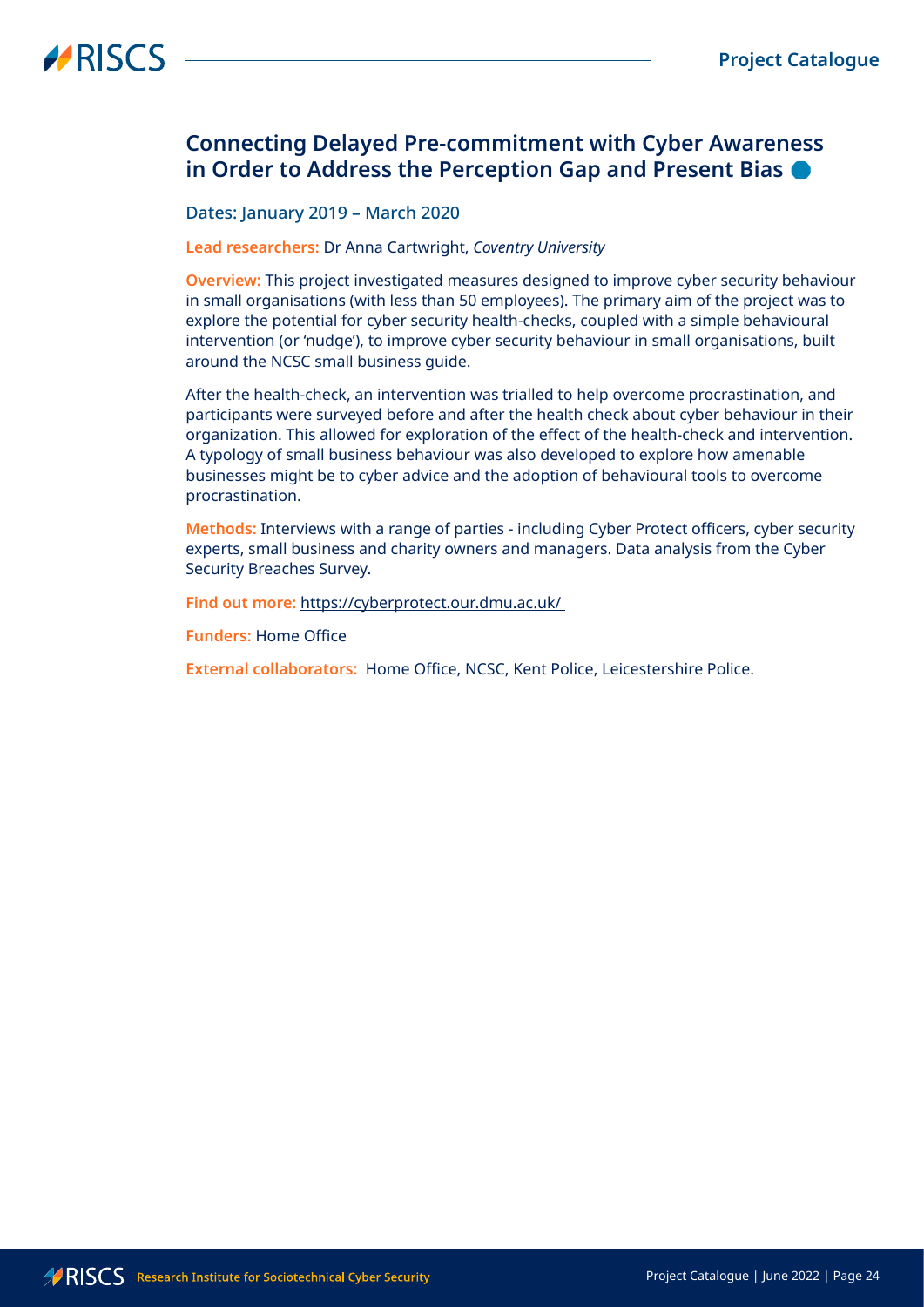### <span id="page-24-0"></span>**Motivating Jenny to Write Secure Software: Community and Culture of Coding**

Dates: August 2017 – January 2020

**Lead researchers:** Professor Helen Sharp, Professor Arosha Bandara, Dr Tamara Lopez, Dr Thein T Tun, *The Open University*, Professor Mark Levine, *Lancaster University*, Professor Bashar Nuseibeh, *The Open University* and *Lero*

**Overview:** The initial aim of this project was to investigate the role of developer motivation in the production of secure code. The project focused on developers who are not security experts. Specifically, it set out to develop:

- An empirically-grounded model of why and how non-specialist developers can be motivated to adopt secure coding practices and to effectively integrate existing security technologies into their software development practice.
- Guidelines for creating and propagating a security culture across software teams

Software developers, including programmers, testers, designers or product managers, typically make hundreds of decisions every day. Very few of those decisions have security implications. It is vital that developers spot security-relevant decisions as they are encountered, have a clear sense of when security is needed for different kinds of development tasks, and work in the right conditions to be able to act.

The Motivating Jenny project set out to understand how to develop more secure software. Rather than trying to motivate developers, this work found it is more important to sensitise developers to where security decisions are needed. For code to be more secure, developers need to learn how to recognise that security is needed and to apply the knowledge they have from awareness and skills training within the specific situations.

To achieve this, the research team identified four interventions and produced supporting packs for developers to adopt and adapt, which were developed with practitioners. There are four activity packages with clear instructions, freely downloadable from the website. The desired outcome of these activities is that teams of developers are empowered to develop more secure software.

**Policy implications:** This work identified a new way to tackle the problem of incentivising developer security: rather than focusing on motivating developers or providing incentives to improve security, it is better to focus on creating the environment and support for developers to apply the knowledge they gain through education and training.

Developers need to know when and how to apply the knowledge they have gained through education and training, so having knowledge is not enough. The practitioner packs produced within this project, with input from practitioners, support communities of developers to share and build on each other's experience and sensitise developers and build competencies to improve security. The project has provided both empirical evidence for this phenomenon and practical resources to achieve the change needed.

**Methods:** Ethnography underpinned all studies: in-situ observations, workshops, interviews, presentations at practitioner events, online forums, online questionnaires. Analysis through computer-mediated discourse analysis, motivation theory, situated learning.

**Find out more:** <https://motivatingjenny.org/>

#### **Funders:** RISCS

**External collaborators:** Support from NCSC and RISCS. Industrial collaborators: Workforce Software Systems; Oliver Wyman; Simply Business. International collaborators: Samsung labs, Brazil; UFSCAR, Brazil; Sapient, India.

**Follow on work:** The project underpinned the development of an EPSRC-funded project focusing on resilience and automation, funded until 2023:<https://tinyurl.com/motivatingjenny>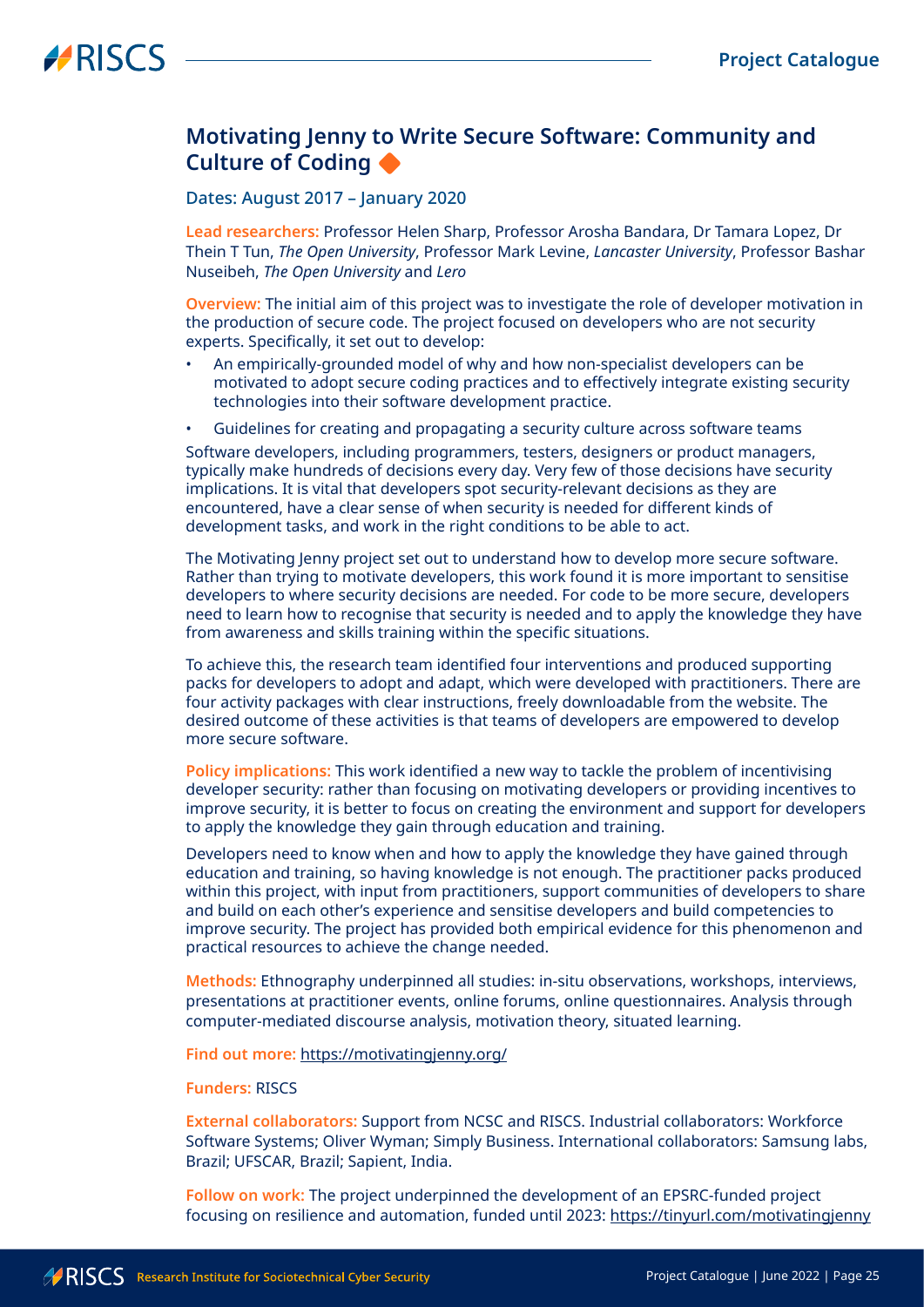### <span id="page-25-0"></span>**Economical, Psychological and Societal Impact of Ransomware (EMPHASIS)**

#### Dates: April 2017 – December 2019

**Lead researchers:** Professor Eerke Boiten, *De Montfort University*, Professor David Wall, *University of Leeds*, Dr Stephen McGough, *University of Newcastle,* Professor Thomas Chen, *City, University of London*, Professor Julio Hernandez-Castro and Dr Budi Arief, *University of Kent*, Dr Anna Cartwright, *Coventry University*

**Overview:** This project investigated why ransomware (a type of malware which restricts access to a victim's computing resources and demands a ransom in order to restore access) is so effective as a crime and why so many people fall victim to it. It investigated who is carrying out the attacks, how to assist police agencies, and what interventions are required to mitigate the impact of these attacks. The project's main goal was to strengthen society's resistance to ransomware to make it less effective, protect and prepare potential victims - whether organisations or citizens, and help law enforcement pursue the criminals.

**Policy implications:** The project identified novel ways to detect a ransomware attack. The typical approach for detecting ransomware is by measuring statistical values of files in a target system or device but the researchers found that relying on this approach is not sufficient. This project combined typical detection methods with others in order to provide a better confidence that a ransomware attack is taking place, while minimising the false positives. They also considered using machine learning techniques for identifying new strains of ransomware through analysis of activity within a computer system. As with all forms of protection, access to information is a vital tool.

Although ransomware criminals are often keen to provide contact to themselves, for the purpose of facilitating the payment of ransom, there is a strong reluctance for victims to seek information from other channels, including those that may provide information about how to avoid payment. Providing mechanisms to help victims access pertinent information in this context is therefore essential.

The insight gained into this project informed policy development and discussions regarding information security management and cybercrime

**Methods:** Meetings with law enforcement organisations, evidence for policy review, and membership of advisory boards.

**Find out more:** The project blog is available at<https://www.emphasis.ac.uk/>

One of the team was a member of the HMIC-FRS external reference group cyber-dependent crime which produced the report: ["Cyber: Keep the light on - An inspection of the police](https://www.justiceinspectorates.gov.uk/hmicfrs/publications/keep-the-light-on-police-response-to-cyber-dependent-crime/#:~:text=Cyber%3A%20Keep%20the%20light%20on%20%2D%20An%20inspection%20of%20the%20police,response%20to%20cyber%2Ddependent%20crime.)  [response to cyber-dependent crime](https://www.justiceinspectorates.gov.uk/hmicfrs/publications/keep-the-light-on-police-response-to-cyber-dependent-crime/#:~:text=Cyber%3A%20Keep%20the%20light%20on%20%2D%20An%20inspection%20of%20the%20police,response%20to%20cyber%2Ddependent%20crime.)". The report recommended that by 1 November 2020, the current police structure for the response to cyber-dependent crime should be revised. In doing so they should consider: the creation of a national police cyber-dependent crime network; the remit of any such network, how the network engages with other law enforcement agencies; and the tasking and co-ordinating responsibilities that will be required for the network to be effective.

#### **Funders:** EPSRC

**External collaborators:** National Crime Agency, Dun Laoghaire Institute of Art, Design & Technology, British Telecommunications Plc, University of Melbourne.

**Follow on work:** Connecting delayed pre-commitment with cyber awareness in order to address the perception gap and present bias.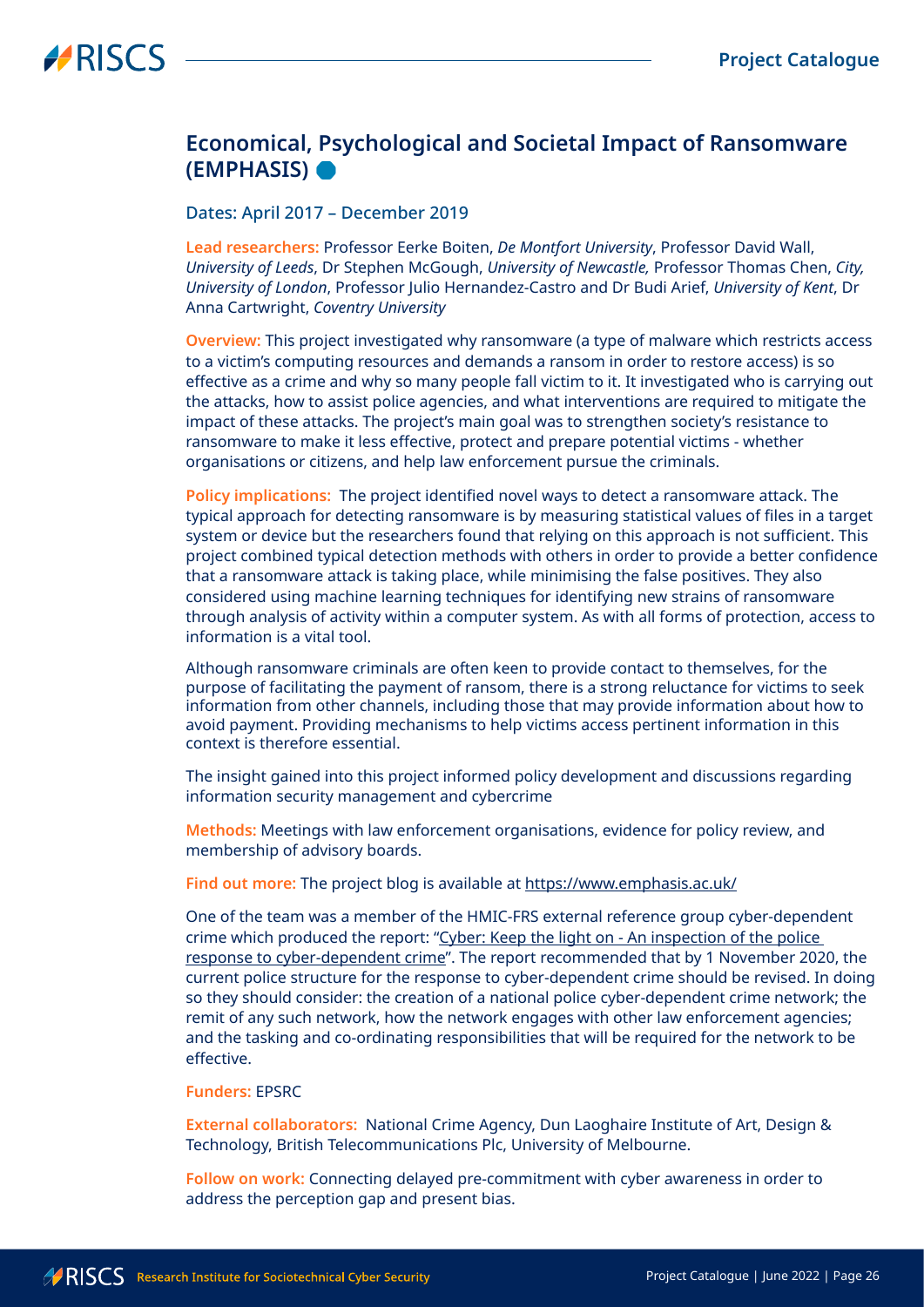### <span id="page-26-0"></span>**Investigative Interviewing of Cybercrime Victims to Gain Best Evidence**

#### Dates: February 2019 – December 2019

#### **Lead researchers:** Professor Eerke Boiten, *De Montfort University*

**Overview:** The aim of this project was to improve police interviews with victims of cybercrime. There was a range of evidence available regarding best practice in terms of how police can best interview traditional crime victims but interviewing of cybercrime victims differs from other types of crime. For example, there is a need to elicit technical information regarding the crime and the potential impacts on victim cognitive function and memory retrieval from use of digital devices. The work built understanding of the types of interviews with victims being conducted by law enforcement, how they are conducted, the challenges interviewers face, and how they could be improved.

This was intended to be achieved by:

- Exploring current practices and procedures and the cybercrime technology underpinning police interviews with victims of cybercrime in the UK.
- Identifying ways of improving the investigative interviewing of victims of cybercrime. This will include developing an interviewing protocol/guide and or/ training material taking into account insights from previous research, outcomes of the exploration of interviewing practices, and technological developments in malware and other cybercrime.
- Assessing the use of complex interviewing techniques, such as cognitive interviews, in cybercrime cases.

**Funders:** Home Office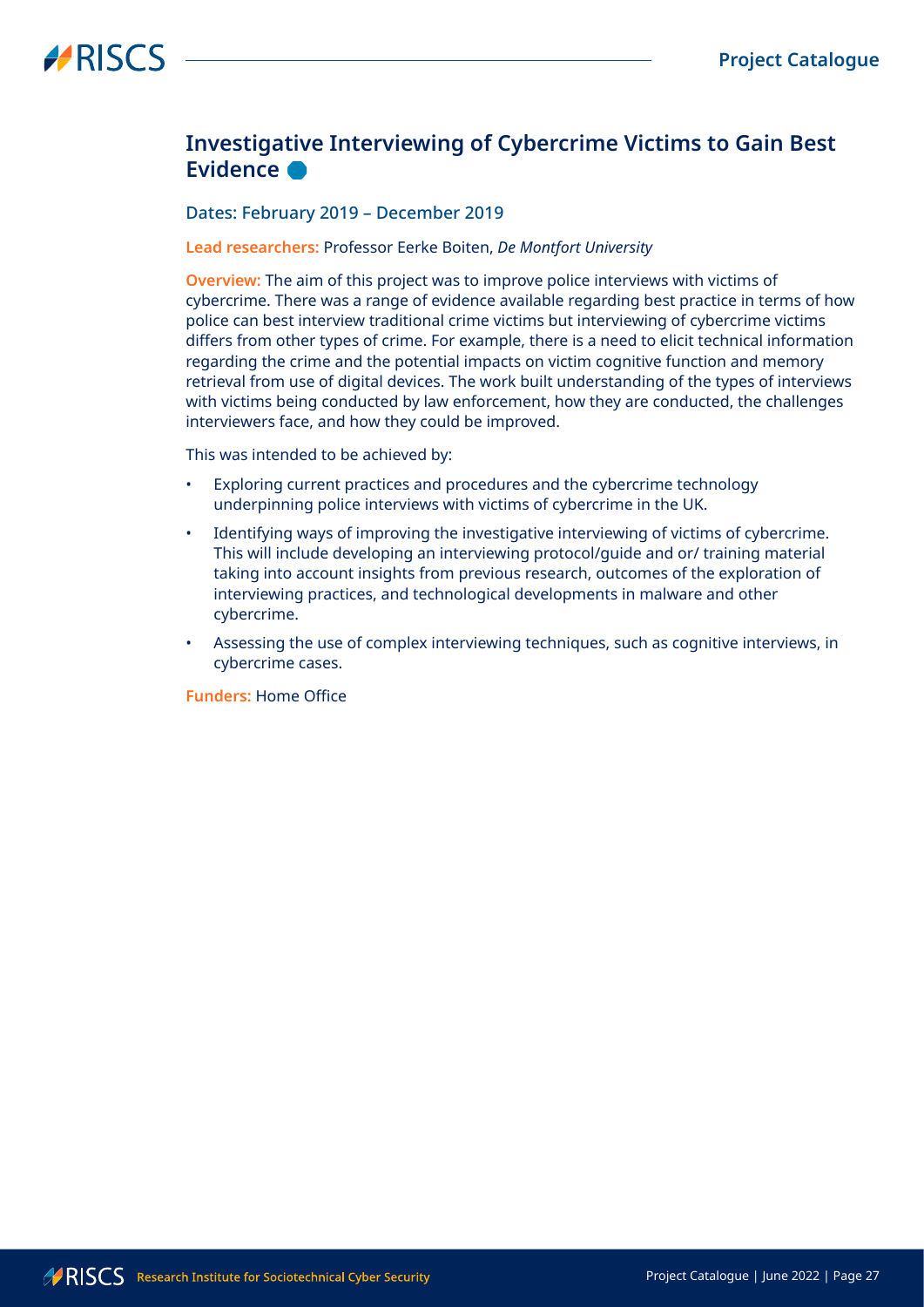### <span id="page-27-0"></span>**Gentle Interventions for Security (GIFS)**

Dates: November 2018 – November 2019

**Lead Researchers:** Dr Emily Collins, *Cardiff University* and Dr Joanne Hinds, *University of Bath*

**Overview:** Users are still at the centre of cyber security and are responsible for making a large number of security related decisions on a daily basis, despite a lack of understanding of the risks involved. Drawing from the literature and theoretical frameworks surrounding habit formation in health-related behaviours and from successful ambient "nudge" interventions in the areas of work-breaks and health, this project aimed to explore the potential for ambient displays (such as small, desktop light boxes) to gently encourage more secure habits in workplace office contexts at times tied specifically to the behaviour in question.

The project took a user centred approach, by conducting interviews which allowed the team to identify which cyber security behaviours to focus on, and how ambient displays could be useful for those behaviours.

The project aims were to:

- Identify how security behaviours could be encouraged or discouraged through ambient displays.
- Identify the most effective ambient features to use in such interventions.
- Develop an ambient display in line with this research and;
- Evaluate the effectiveness of such a display on security behaviours.

**Policy implications:** The findings are relevant to Problem 4 in the NCSC's sociotechnical problem book: 'How can security contribute positively to an organisation's culture?' In particular, the need to support people to behave securely in line with their values and the culture of their environment to help mitigate risks and support more secure ways of working. This project also contributes to broader understanding about how to better protect people and businesses against cybercrime.

**Methods:** User interviews, participatory design workshops, ambient display design, experimental testing.

**Find out more:** Contact the lead researcher, Dr Emily Collins, for more information at: [collinse6@cardiff.ac.uk](mailto:collinse6@cardiff.ac.uk)

**Funders:** Home Office

**External collaborators:** Dr Sarah Wiseman, Creative Technologist, Goldsmiths University of London.

**Follow on work:** The findings from this work are being integrated into larger projects exploring more broadly how ambient displays can be adapted for different cyber security behaviours and for different contexts.

**Publications:** One paper is currently under review with several others in preparation.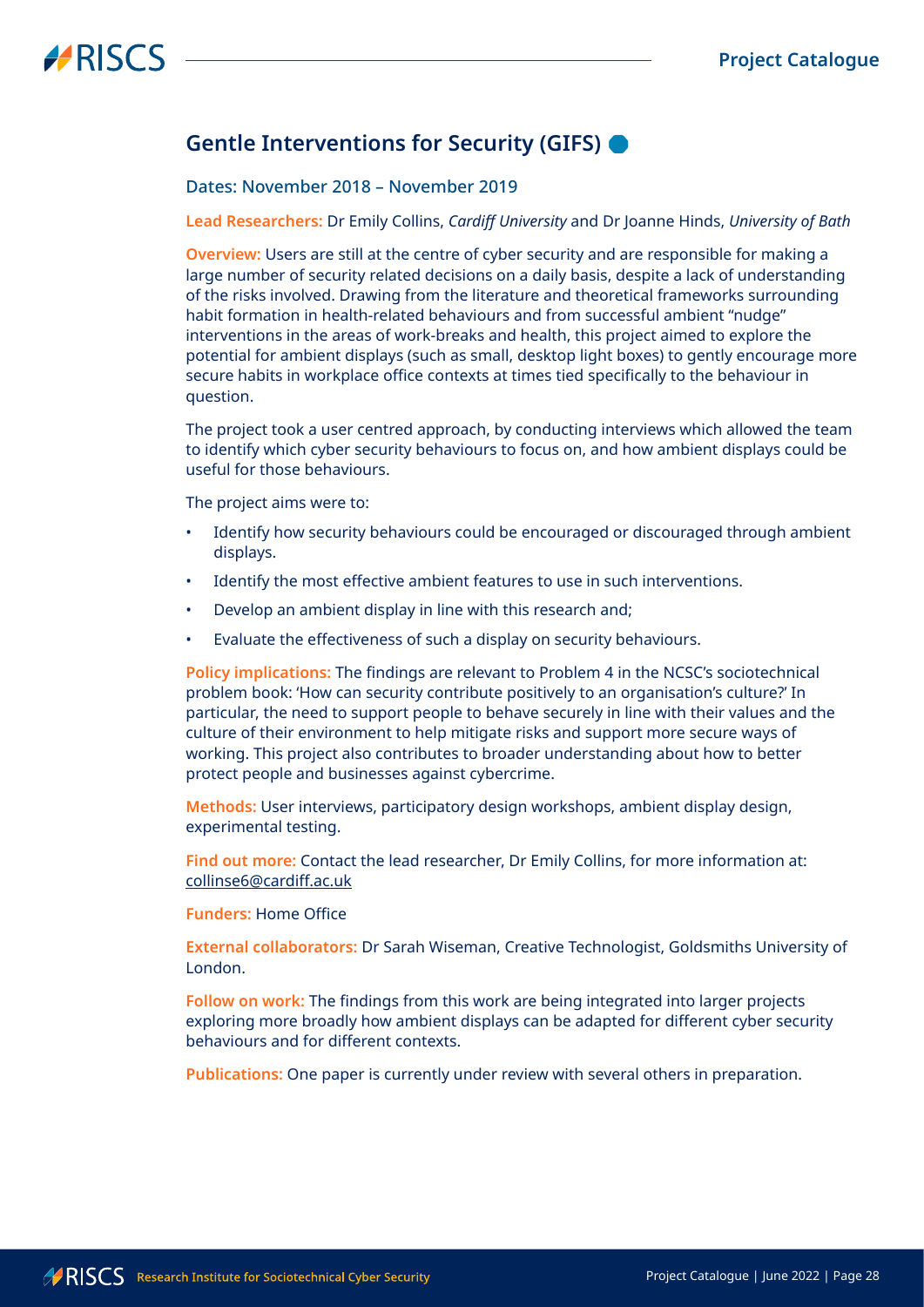### <span id="page-28-0"></span>**Evaluating Cyber Security Evidence for Policy Advice (ECSEPA)**

#### Dates: October 2017 – October 2019

**Lead researchers:** Professor Madeline Carr, *UCL* and Professor Siraj Shaikh, *Coventry University*

**Overview:** Cyber security is considered a Tier One risk to National Security. Civil servants across Government are working on policy advice for cyber security - but what evidence do these policymakers rely on? What is the quality of that evidence? How effective are the judgements about threats, risks, mitigation and consequences based on that evidence?

ECSEPA was designed to provide support for the cyber security policy community. A mapping exercise identified exactly where cyber security policy development is taking place across Government, and what evidence is used in their decision-making processes. Policy crisis games brought together cyber security policymakers from across Government to build a picture of how cyber security policy recommendations are made. Finally, research on how civil servants working on cyber security policy use evidence led to the development of an evidence quality assessment model (EQAM) - designed as a first step towards a tool for policymakers to assess the effectiveness of the evidence they use in cyber security decision making.

**Policy implications:** Recognising that policymakers often use a limited range of evidence, the EQAM is a proposed method for policymakers, specifically civil servants who provide shortand long-term policy advice on cyber security, to measure the quality of evidence they use. The model is a simple two-dimensional map that positions evidence samples relative to each other based on two dimensions of evidence quality: source and credibility. The vertical axis captures the split in evidence sources between data and human sources. The horizontal axis expresses credibility based on the methodology and provider. For example, the vertical axis could place the value of data sources over the value of human sources in establishing the quality of evidence. Credibility is judged on a case-by-case basis (such as methods used and the evidence provider). The use of such a model could improve the quality of cyber security decision making, through the discussions around the use and quality of evidence it could prompt. The researchers are seeking input from senior policy stakeholders for further validation of the model.

The map provides a visualization of the complex, rapidly developing UK cyber security policy landscape. It is available for policymakers to download and edit to keep the information up to date.

**Methods:** Policy crisis games, design and testing of an Evidence Quality Assessment Model, mapping exercise.

#### **Find out more:**

• Project briefing: [https://www.riscs.org.uk/new-riscs-policy-briefing-a-framework-to](https://www.riscs.org.uk/new-riscs-policy-briefing-a-framework-to-assess-evidence-quality-in-cyber-security-policy-making/)[assess-evidence-quality-in-cyber-security-policy-making/](https://www.riscs.org.uk/new-riscs-policy-briefing-a-framework-to-assess-evidence-quality-in-cyber-security-policy-making/)

#### **Funders:** EPSRC.

**External collaborators:** This project was supported by GCHQ/NCSC throughout, including through participation in the policy crisis games.

**Follow on work:** Findings from ECSEPA around the quality of evidence used in relation to cyber security and the experience of the policy crisis games have been taken forwards to the ongoing [Cyber Readiness for Boards project](#page-6-1).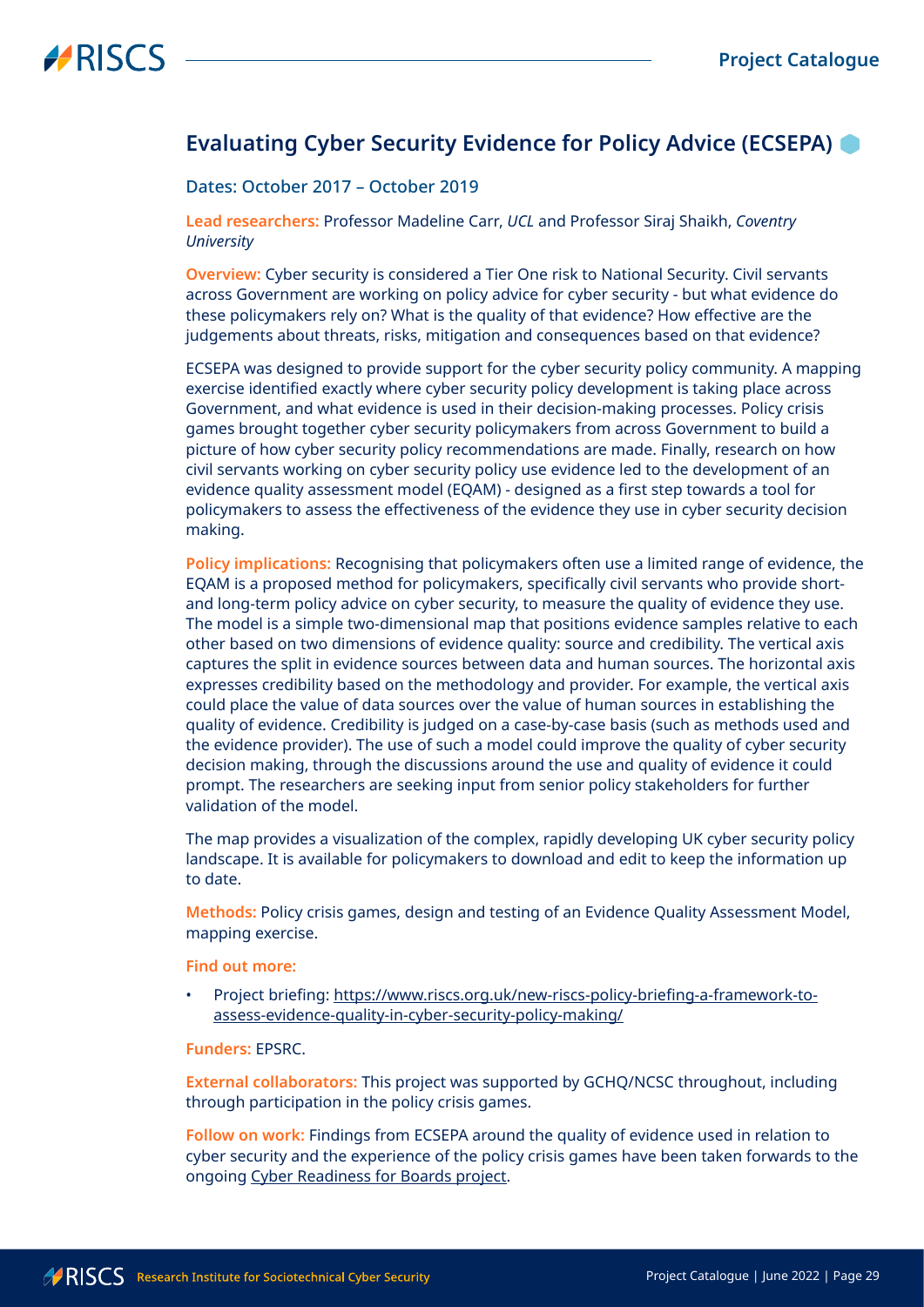### <span id="page-29-0"></span>**Detecting and Preventing Mass Marketing Fraud (DAPM)**

#### Dates: July 2016 – August 2018

**Lead researchers:** Professor Monica Whitty and Professor Tom Sorell, *University of Warwick*, Professor Awais Rashid, *University of Lancaster*, Professor Angela Sasse, *UCL*

**Overview:** This project developed novel techniques to detect and prevent online mass marketing fraud (MMF), a major and growing problem that generates significant social anxiety and psychological impact. MMF is a serious, complex and organised crime. Examples include foreign lotteries, advance-fee scams and romance scams. More effective prevention and detection techniques and strategies are needed to tackle this crime. To address this need, the project involved detecting assumed identities and persuasive messaging used by fraudsters and the factors leading to poor decision making by victims.

The project included academic and non-academic partners from law enforcement, regulatory bodies, industry, the third sector and citizens.

It provided insights into the psychological and technical factors that lead to poor decisionmaking by existing and prospective victims of such frauds to develop tools and techniques. These can form the basis of practical interventions in tackling such fraud. Ethical issues were also investigated.

**Policy implications:** This project developed algorithms, guidelines and practices that organisations can use to counter fraud. The research with project partners in law enforcement and intelligence agencies in different countries aimed to help them with in identifying fraudulent online content, tracing criminals and collecting appropriate forensic evidence to help increase chances of successful prosecution. The research publications also detail the ethical and social constraints involved in automated methods to prevent MMF and suggests considerations for using automated systems.

**Methods:** Algorithm development, global mapping of victims and fraudsters, development of victim typology.

#### **Funders:** EPSRC, ESRC

**External collaborators:** Federal Trade Commission, Barclays Bank plc, United Kingdom, Royal Canadian Mounted Police, City of London Police, the Australian Competition & Consumer Commission, CIFAS, Hampshire County Council, My Mate Your Date, Fraud Help Desk (Netherlands), Western Australian Police, Fraud Women's Network, Scamalytics, Online Dating Association.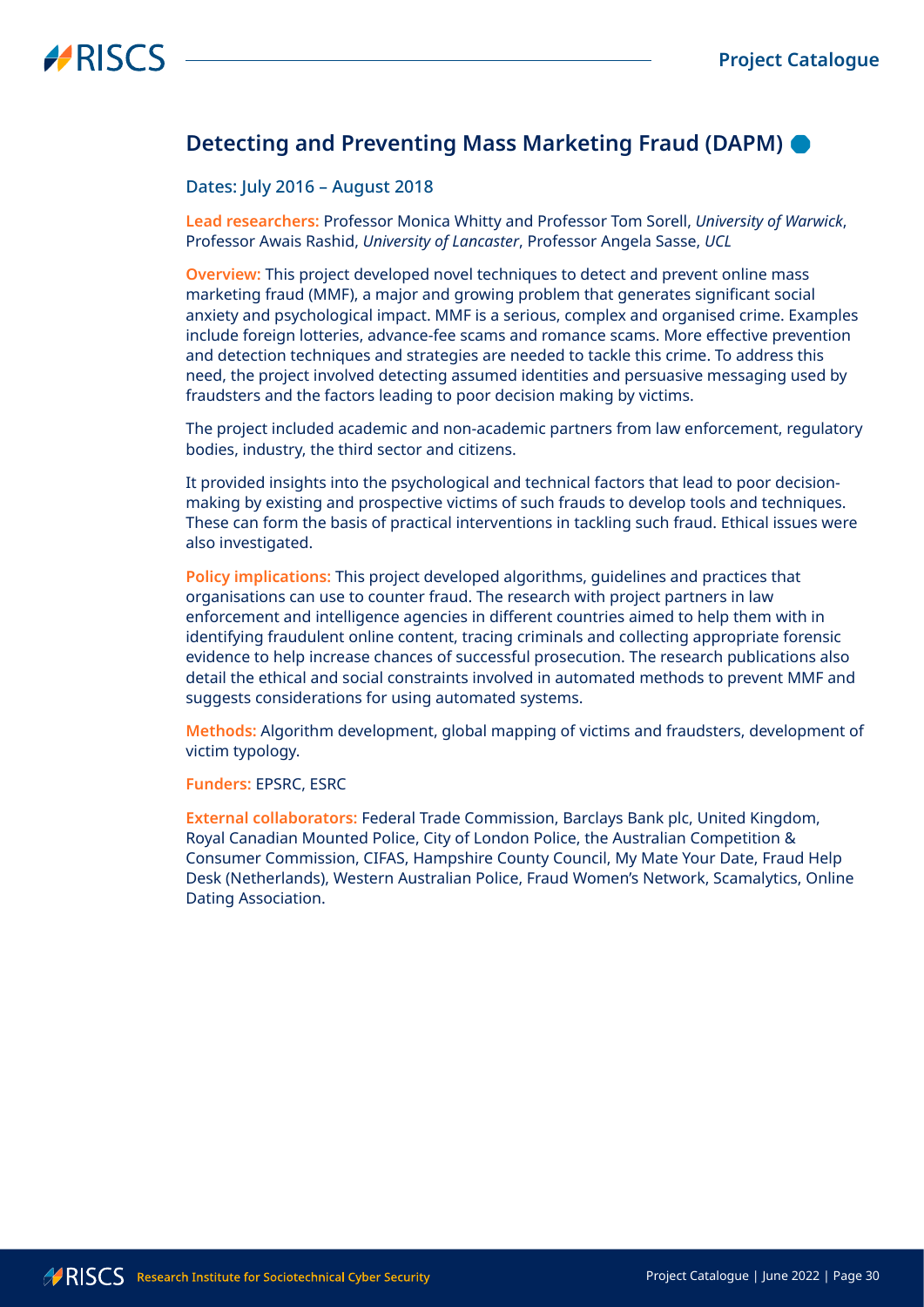### <span id="page-30-0"></span>**Supporting Data Security and Privacy in the Home**

#### Dates: Completed May 2018.

**Lead researchers:** Professor Ivan Flechais, *University of Oxford*

**Overview:** This project investigated social relationships and their role in home data security. It involved an exploration of how people make decisions based on 50 semi-structured interviews with UK home users that focused on security decision-making.

The research found that there is a complex culture around responsibility and duty of care. Home users take initiatives to protect themselves, but some also assume responsibility for others, though they are far more likely to offer unsolicited advice to family members than to friends. Those who offer advice feel the need to make good on situations where they have offered bad advice, a responsibility that is determined by the social relationship.

**Policy implications:** This work helped to uncover some of the motivations behind the prevalence of informal technical support. It highlighted the importance of targeting people who help others when crafting an intervention targeting home users and this has particular relevance for the NCSC and for Government departments focused on consumer security.

**Methods:** Interviews, surveys, grounded theory

#### **Funders:** RISCS

**Follow on work:** This project laid the foundation for a follow-on project funded by the Information Commissioner's Office, called "Informing the future of data protection by design and by default in smart homes". This project aimed to understand and investigate user needs related to how smart home devices handle, process and use personal data during their operation. In assessing this, the project sought to identify ways for devices to manage data more responsibly in the future. The work included a longitudinal study of smart home device use, in order to explore the usability, security, and privacy aspects of communal devices. Interviews were held with employees of a large UK-based smart home company to identify priorities and needs. The project then began the prototyping and field deployment of technology probes to explore new data protection approaches and concepts. Based on the results of this work, the researchers proposed user-centred design guidelines and recommendations to improve data protection in smart homes.

The findings of this study are available on a paper about the future of data protection by design and by default in smart homes: [http://www.cs.ox.ac.uk/files/11860/casestudy](http://www.cs.ox.ac.uk/files/11860/casestudy-chi2020.pdf)[chi2020.pdf](http://www.cs.ox.ac.uk/files/11860/casestudy-chi2020.pdf)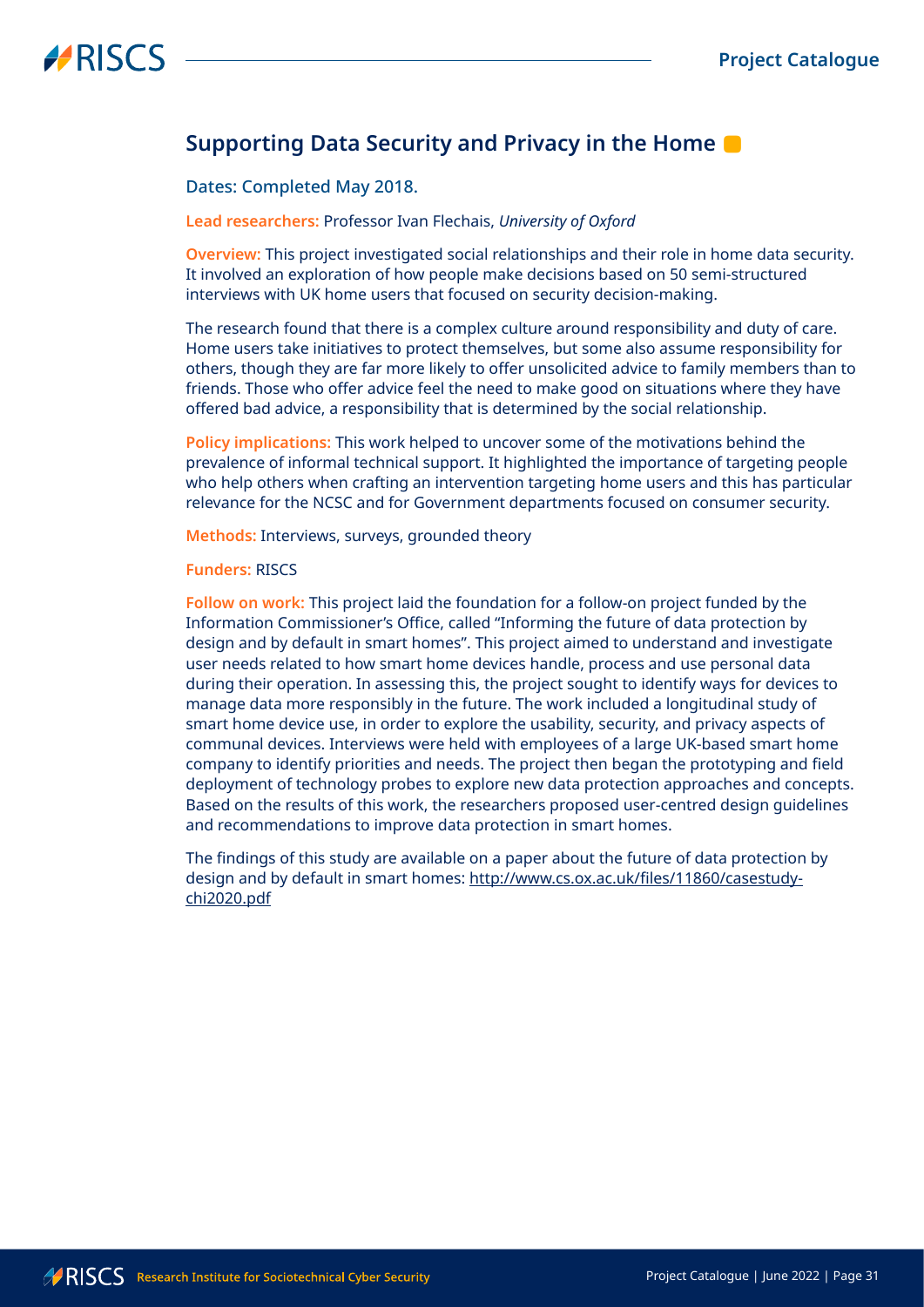### <span id="page-31-0"></span>**Developer Security Essentials – The Magid Project**

#### Dates: October 2017 – April 2018

#### **Lead researchers:** Dr Charles Weir, *Lancaster University*

**Overview:** Some software development teams are highly effective at delivering security, but others are not – which can be due to lack of care or expertise. This work proposed that a series of lightweight interventions (six hours of facilitated workshops delivered over three months) can improve a team's motivation to consider security and awareness of assurance techniques and change its security culture even when no security experts are involved.

Interventions were developed by surveying security professionals, followed by testing in three different organisations. These have now been delivered to many more, ranging from a security-focused government team to a single-programmer team in a small company. The research team worked with more than 90 programmers, testers, project managers, and product managers and in each case, there were identifiable and sustained improvements in security-related activities of the team involved.

The researchers have produced 'Security Essentials' – a half-day set of structured workshops to inspire and guide developers on security. This is available from the website linked below.

**Policy implications:** This work highlighted the importance of the relationship between developers and the product management function in every organisation. Further work will focus on this relationship and ways to improve the effectiveness of this dialogue in improving security.

Lightweight, facilitation-based interventions of the kind reported here offer the potential to help software development teams with limited current security skills to improve the security of their products. Wide scale adoption of programs of this kind will empower developers and play a much-needed role in improving software security for all end users. This may be relevant to the DCMS Incentives and Regulation programme of work.

**Methods:** Appreciative Inquiry and Grounded Theory survey of security professionals, Participatory Action Research study

**Funders:** RISCS, Lancaster University

**Find out more:** <https://www.securedevelopment.org/>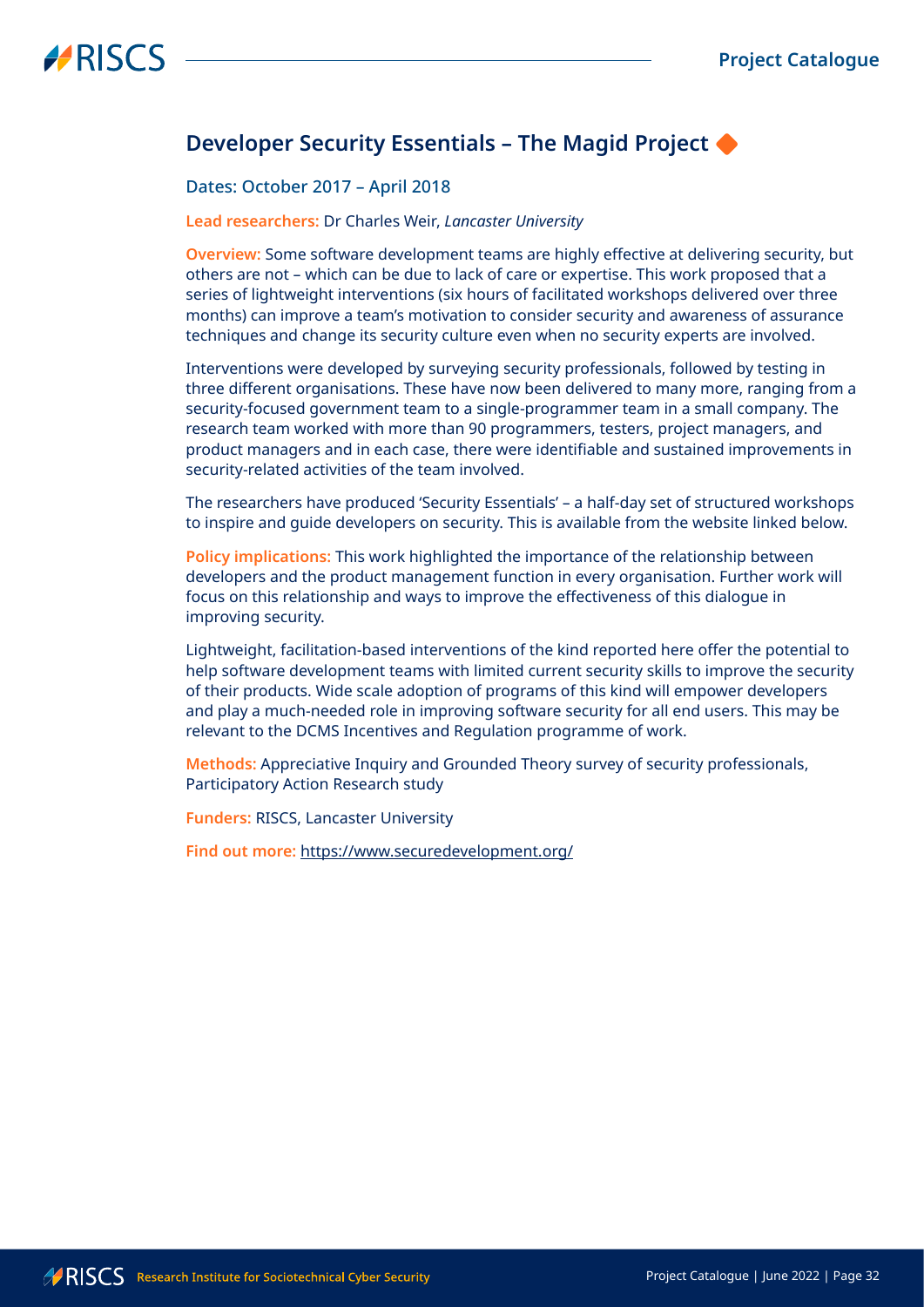### <span id="page-32-0"></span>**Impact of Gamification on Developer-Centred Security**

Dates: November 2017 – March 2018

**Lead researchers:** Dr Manuel Maarek, *Heriott Watt University*.

**Overview:** The research investigated if serious games (games for which entertainment is not the main purpose) can help developers build more secure software. Results from the prototype game indicated that it did steer participants into focusing more on the security perspectives of their coding.

**Policy implications:** An EPSRC-funded follow-on project currently underway is looking to evaluate the approach of serious games for developer security as a result of these findings. It aims to produce a framework for creating serious games, a set of creative components and software components for secure coding as well as a series of games to teach secure coding to new coders. The research team plan to share these outputs with policy makers to advocate for the adoption of more secure software development practices.

**Methods:** Surveys.

**Funders:** RISCS

**Find out more:** The researchers created an online platform experiment for a coding-based game to engage and support developers with secure coding practices. It is available at: <https://www.macs.hw.ac.uk/games-dcs/>

**External collaborators:** Glasgow School of Art

**Follow on work:** EPSRC Funded project. Serious Coding: A Game Approach to Security for The New Code-Citizens: <https://tinyurl.com/impactofgamification>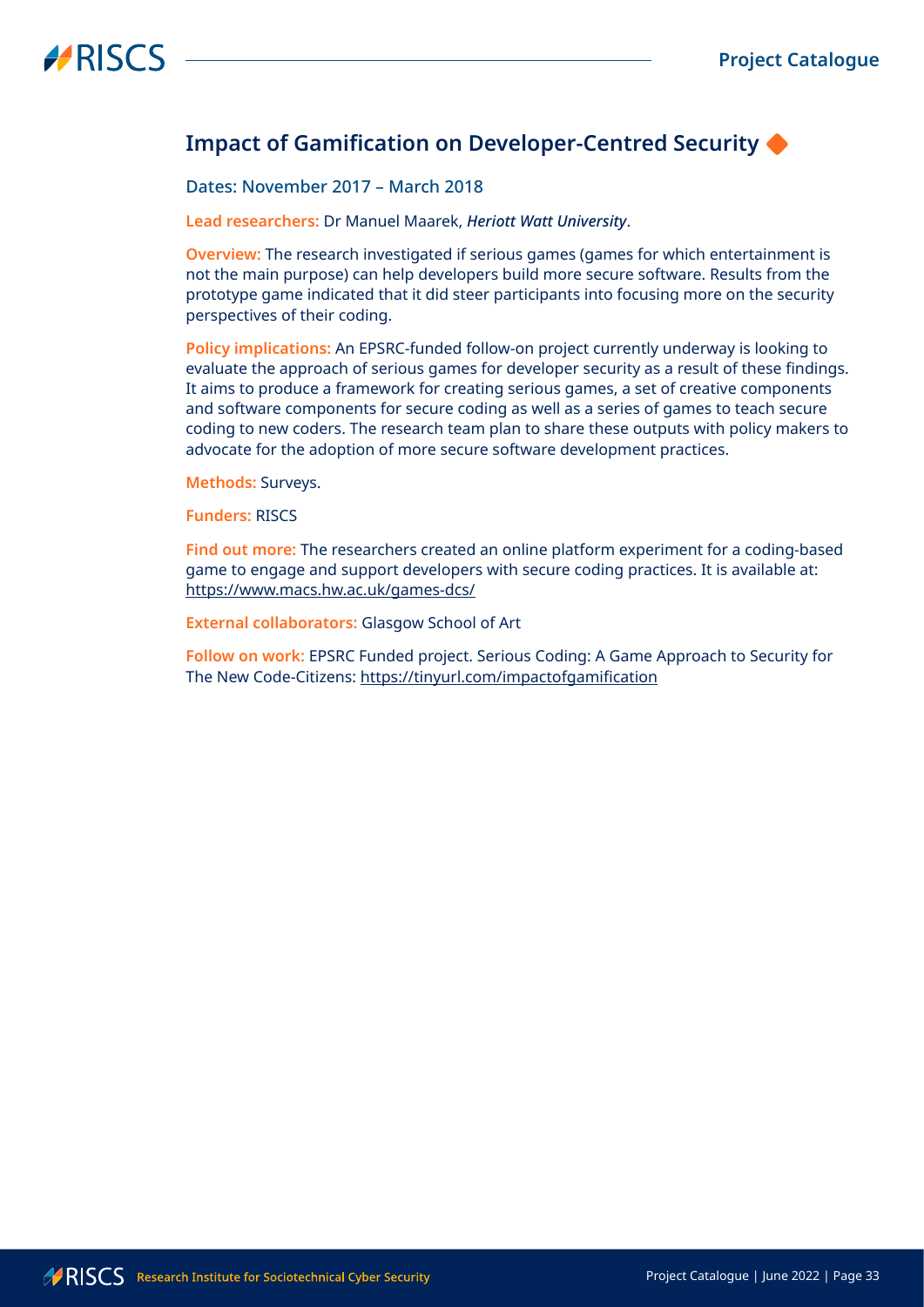### <span id="page-33-0"></span>**Visualising Access Control Policies**

#### Dates: December 2016 – January 2017

**Lead researchers:** Dr Charles Morrisett, David Sanchez, *Newcastle University*

**Overview:** Security practitioners have to maintain access control policies, sometimes with hundreds of rules, which may be misconfigured or have to be periodically updated. They are difficult to read, even to the technically trained eye. This work investigated how to make such complex policies easier to understand at a glance.

The researchers developed a tool called 'VisABAC' for the visualisation of attribute-based access control policies, and a test for visitors to take to help assess the effectiveness of these design changes. VisABAC presents a way to visually overview an access control policy, by disclosing details on demand and exploring policies graphically.

Users who tested the tool largely found it intuitive and easy to use, although they remarked that some training could have improved their response time. This experiment also showed that such a tool could be used to pass on the ability to understand access control policies to non-technical people.

The level of contribution VisABAC could provide to access control experts was not clear from this small study alone, but the work was intended to pave the way towards a larger scale experiment. It could result in fewer errors that leave networks vulnerable and is promising for authoring and editing access control policies.

**Methods:** Prototype design and surveys.

**Funders:** NCSC

**Find out more:** <https://gitlab.com/morisset/visabac>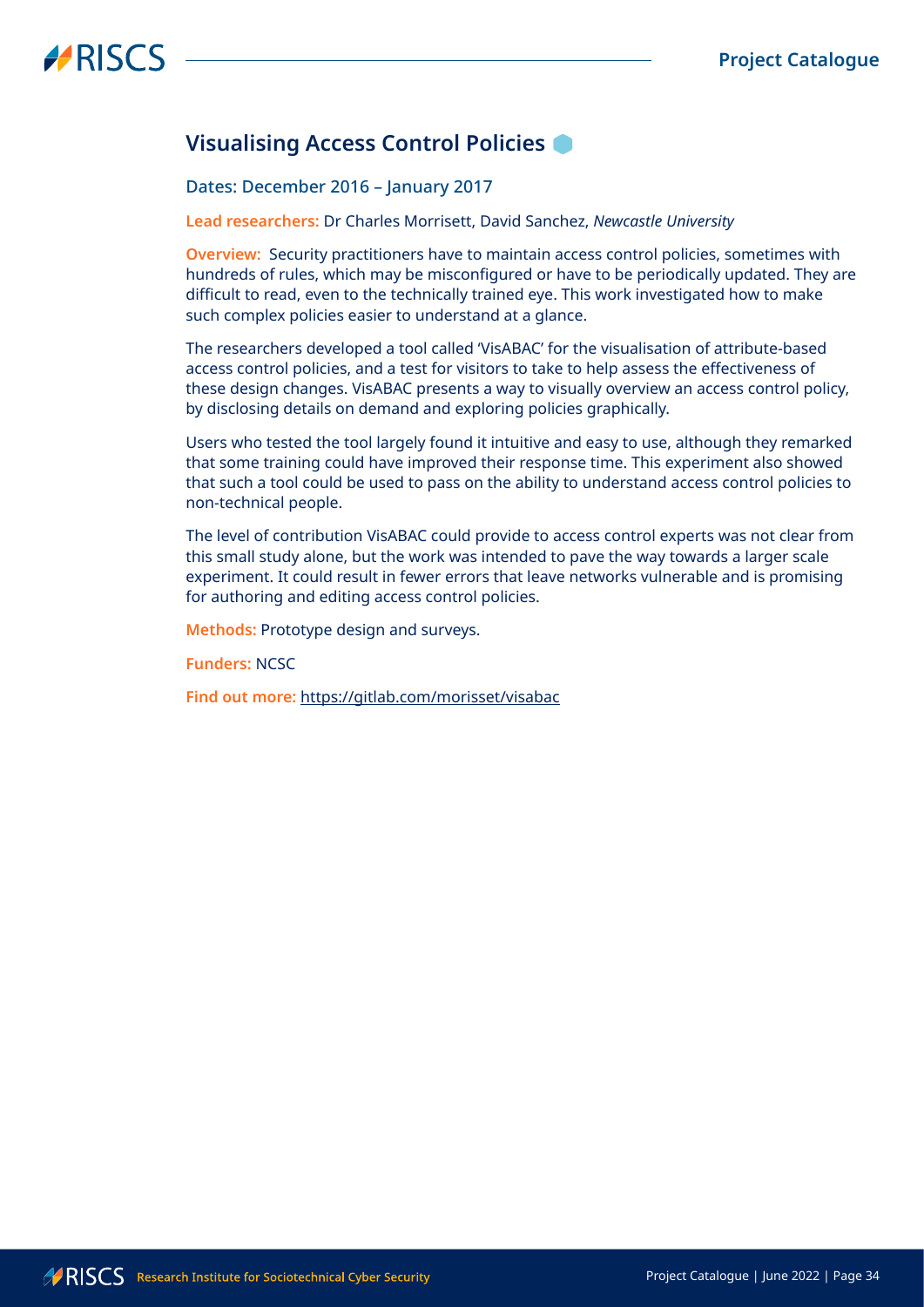## <span id="page-34-0"></span>**Choice Architecture for Information Security**

#### Dates: February 2013 – December 2016

**Lead researchers:** Professor Aad Van Moorsel, *Newcastle University*

**Overview:** This project sought to understand how people make decisions regarding their security and privacy, by examining the psychological factors involved in decision-making. The work identified nudging techniques that influence human behaviours. This finding can be useful in information security, as it will aim to modifying or changing individuals' behaviours that compromise their company's privacy and cyber security, instead of forcing more and more rigid security policies on employees.

The research team published an approach for practitioners to discuss and introduce nudges in design of privacy and security tools, based on the [MINDSPACE framework](https://www.bi.team/publications/mindspace/) of influences on behaviour change (such as the messenger and incentives). The approach, SCENE, is a co-creation based on five stages involving stakeholders: (i) Scenario elicitation; (ii) Cocreating nudges; (iii) Election of nudge(s) for further development; (iv) Nudge prototyping and (v) Evaluation of prototype(s). During these five stages, a nudge intervention is developed and evaluated. The framework acknowledges the role that users increasingly play in the security decision making process.

**Policy implications:** The proposed tool could help practitioners and academics to develop a strong evidence base for different interventions while being practical for organisations. It may be useful for policymakers looking at trade-offs between organisational security and practicality. The findings link to the DCMS area of research interest to: "evaluate what drives organisations' cyber security practices. This includes how to influence organisations to take action to protect themselves, identifying which actors to drive behaviour change, how decisions are made, and what information organisations would find useful in assessing risks and taking investment decisions."

**Methods:** Development of choice architecture, stealth tools and prototypes for the nudge intervention, evaluation.

**Funders:** EPSRC

**External collaborators:** Metropolitan Police

**Follow on work:** EPSRC Funded project (EP/R033595/1) [FinTrust: Trust Engineering for the](https://gtr.ukri.org/projects?ref=EP%2FR033595%2F1#/tabOverview)  [Financial Industry,](https://gtr.ukri.org/projects?ref=EP%2FR033595%2F1#/tabOverview) which runs until July 2022.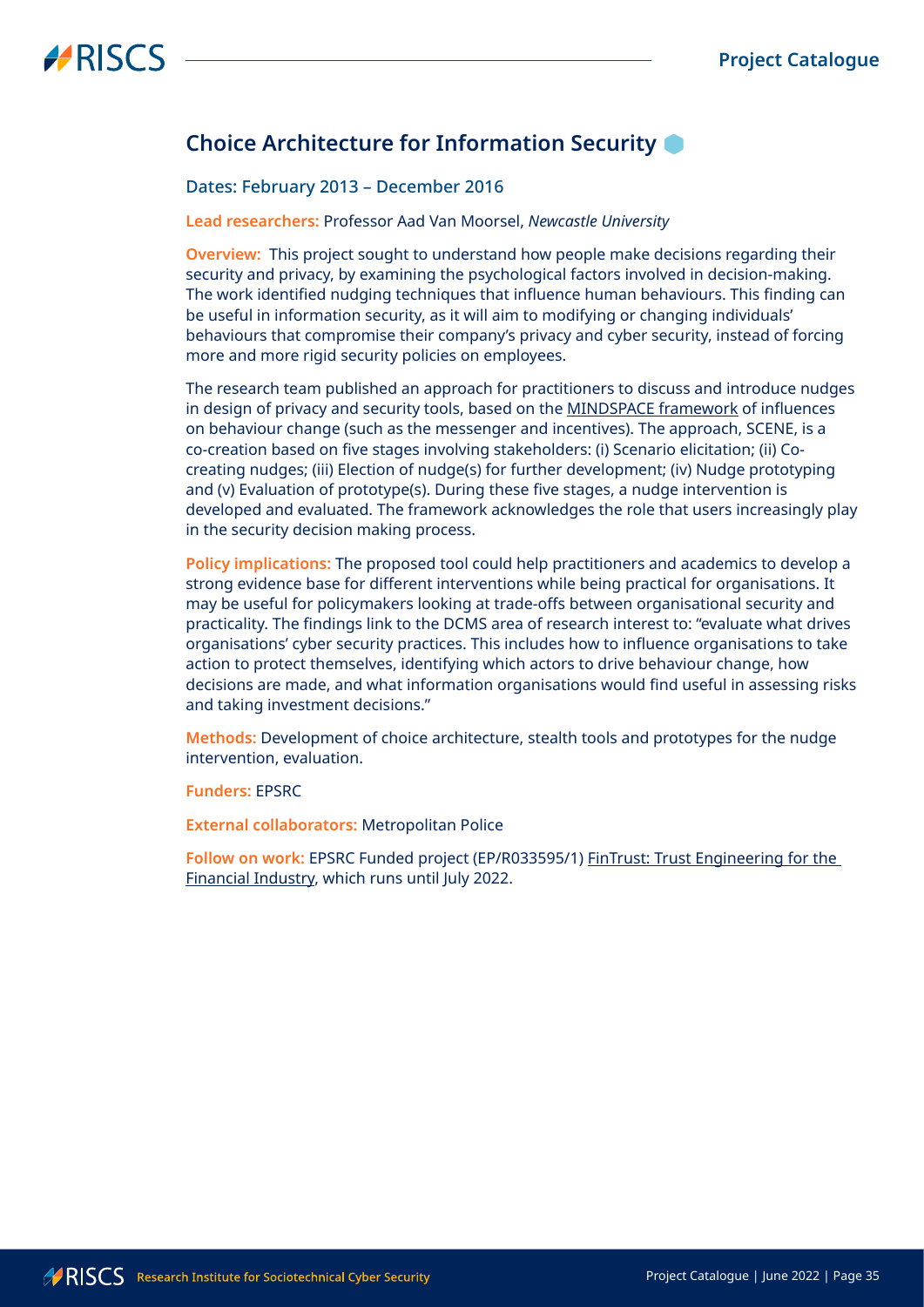## <span id="page-35-1"></span><span id="page-35-0"></span>**Cyber Security Cartographies (CySeCa)**

#### Dates: November 2012 – December 2016

#### **Lead researchers:** Professor Lizzie Coles-Kemp, *Royal Holloway*

**Overview:** Prior to this project, little research had been undertaken to understand how a security manager selects the appropriate control combination for cyber security in organisations. Risk management techniques do not include visualisation methods that can present a combined picture of organisational and technical asset compliance behaviours. This problem is exacerbated by the lack of systematic research of the cultural and organisational techniques used by organisations to protect their information.

This paucity of research results in limited practical guidance on cultural and organisational security management approaches.

The project goals were to:

- Explore how a security manager develops, maintains and uses visibility of both organisational and asset compliance behaviours for the management of cyber security risks;
- Better understand how organisational controls and technical controls are used in combination;
- Evaluate the use of different visualisations in the risk management process as a means to extend a security manager's ability to deploy combinations of organisational and technical controls in the cyber context.

The project involved the development of a storyboard approach called "Current Experience Comic Strip" which has enabled security practitioners to document and reflect upon how organisational controls are selected and maintained. A narrative method for gathering people's day to day experiences of using security technologies enabled participants to explore how security policies might be re-designed and shortened to improve their effectiveness.

The visualisations also provide a means for auditors and assessors to compare the compliance behaviours of two organisations.

**Policy implications:** This work informed NCSC thinking on cyber security skills sets (see link below). The 'Current Experience Comic Strip' were used in three sites at a Central Government Department to identify security practices. It is now referenced as one of the engagement mechanisms in the National Cyber Security Centre's engagement guidance.

Applying a human-centred perspective and design elicitation techniques, the team worked with frontline staff and security experts in the Department of Work and Pensions to identify new forms of secure data sharing needed to support service delivery

**Methods:** Social network analysis, applying and developing anomaly detection techniques at the technical asset cluster level and integrating interpretive cartography with informational cartography.

**Funders:** GCHQ, EPSRC

**Find out more:** [https://www.ncsc.gov.uk/blog-post/origin-storie](https://www.ncsc.gov.uk/blog-post/origin-stories)s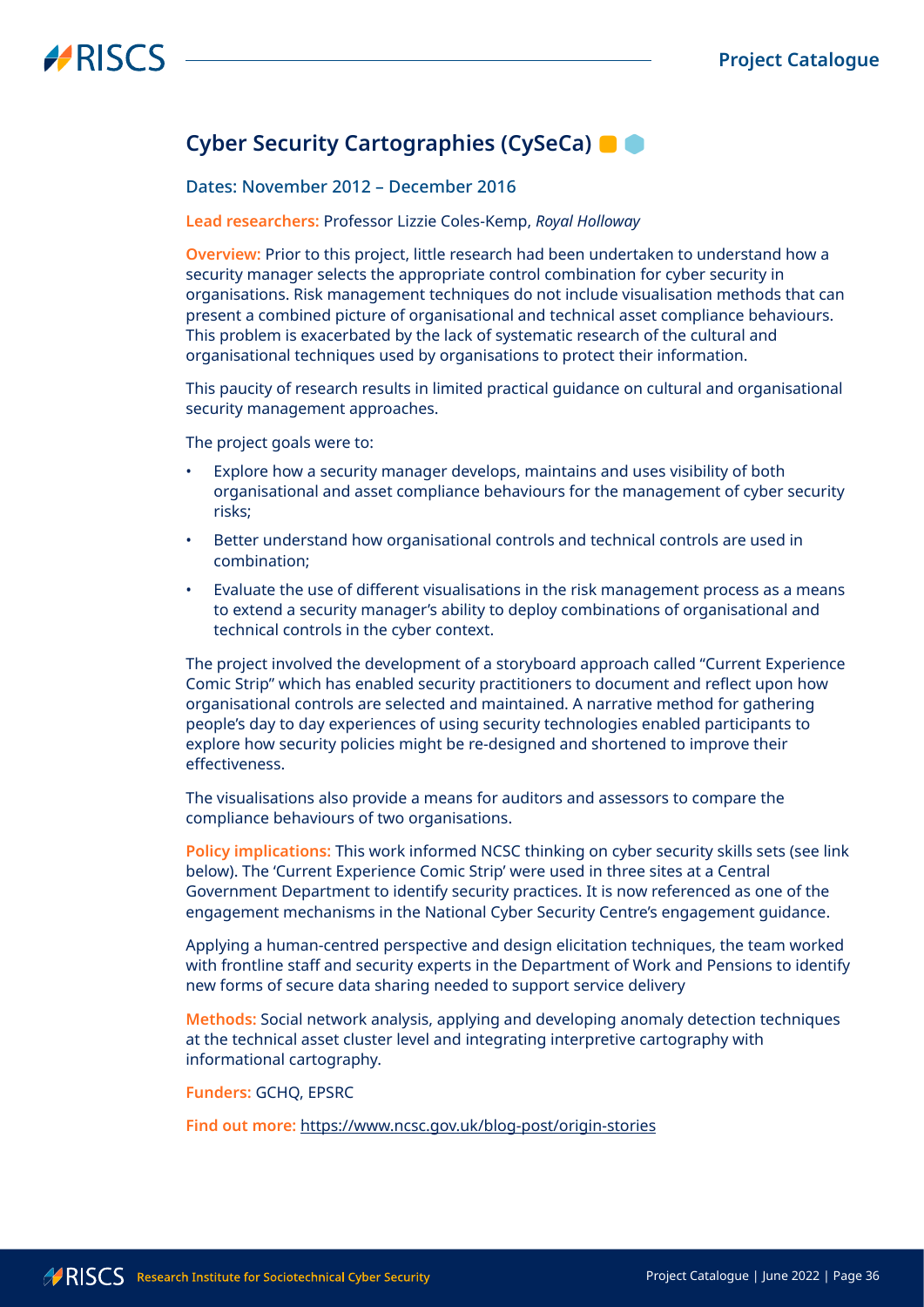### <span id="page-36-0"></span>**Games and Abstraction**

Dates: January 2013 – June 2016

**Lead researchers:** Professor Chris Hankin, *Imperial College London*; Professor Pasquale Malacaria, *QMUL*; and Professor Carlos Cid, *Royal Holloway*

**Overview:** This project aimed to develop new techniques to support human decision making and enable well-founded security design decisions to be made. In particular, it supported professionals and systems administrators who are designing secure systems to optimise the use of their limited resources in defending systems against commodity style attacks. The system is designed to assume no technical knowledge of cyber security on the part of the user, but rather asks them to supply information about their organisation and its requirements and preferences. It enabled a precise analysis to provide a more robust decision support tool than pre-existing work.

A prototype web tool that gives advice to users about the implementation of their cyber defences was developed during this project. The web tool is being developed further in a subsequent EPSRC-funded project (see below).

**Policy implications:** The research team have engaged with companies to explore possible commercialisation of the tools. The follow on project involves case studies of prototype tools initiated in this work, and this ongoing project is expected to produce a tool which could be commercialised. This may have relevance to NCSC programmes of work on supporting businesses to be secure.

**Methods:** Theoretical, interviews with local systems administrators.

**Funders:** EPSRC and NCSC

**External collaborators:** CESG (now part of NCSC).

**Follow on work:** [EPSRC funded project EP/R002983/1](https://gtr.ukri.org/projects?ref=EP%2FR002983%2F1) titled: Customized and Adaptive approach for Optimal Cybersecurity Investment (until August 2022). This research builds on the Games and Abstraction project to help organisations to make better cyber security investment decisions. For example, in a given organisation is it better to prioritise a policy of changing passwords over patching software regularly? And how frequently should passwords be changed? Should all employees scan for malware all USB sticks?